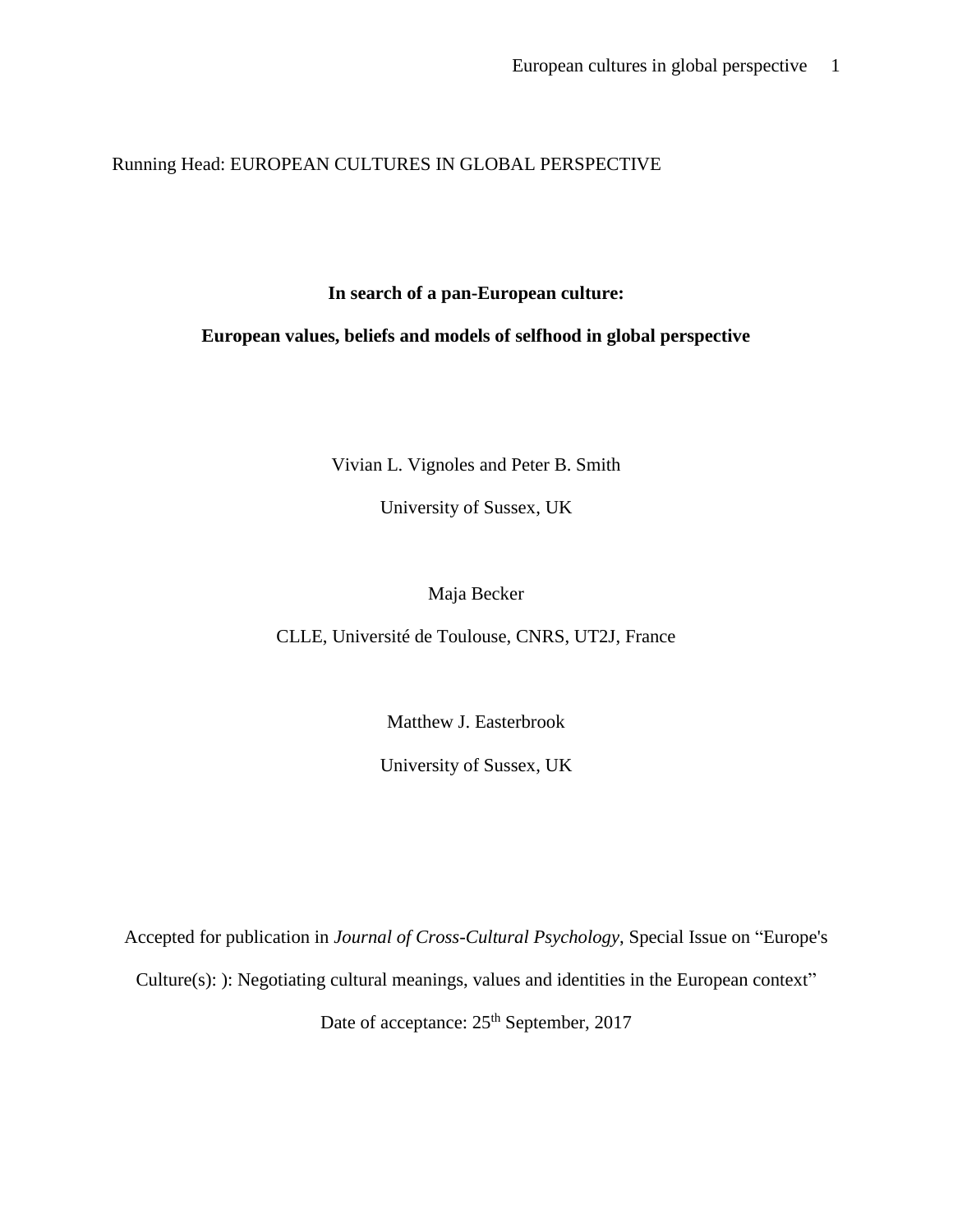## **Abstract**

What, if any, are the common cultural characteristics that distinguish European societies and groups when viewed against a backdrop of global cultural variation? We sought to identify any shared features of European cultures through secondary multilevel analyses of two large datasets that together provided measures of cultural values, beliefs and models of selfhood from samples in all inhabited continents. Although heterogeneous in many respects—including the value dimension of autonomy versus embeddedness—European samples shared two distinctive features: a decontextualized representation of personhood and a cultural model of selfhood emphasizing difference from others. Compared to samples from other regions, European samples on average also emphasized egalitarianism and harmony values, commitment to others in their models of selfhood, and an immutable concept of personhood, but not uniformly so. We interpret these findings in relation to a Durkheimian model of individualism.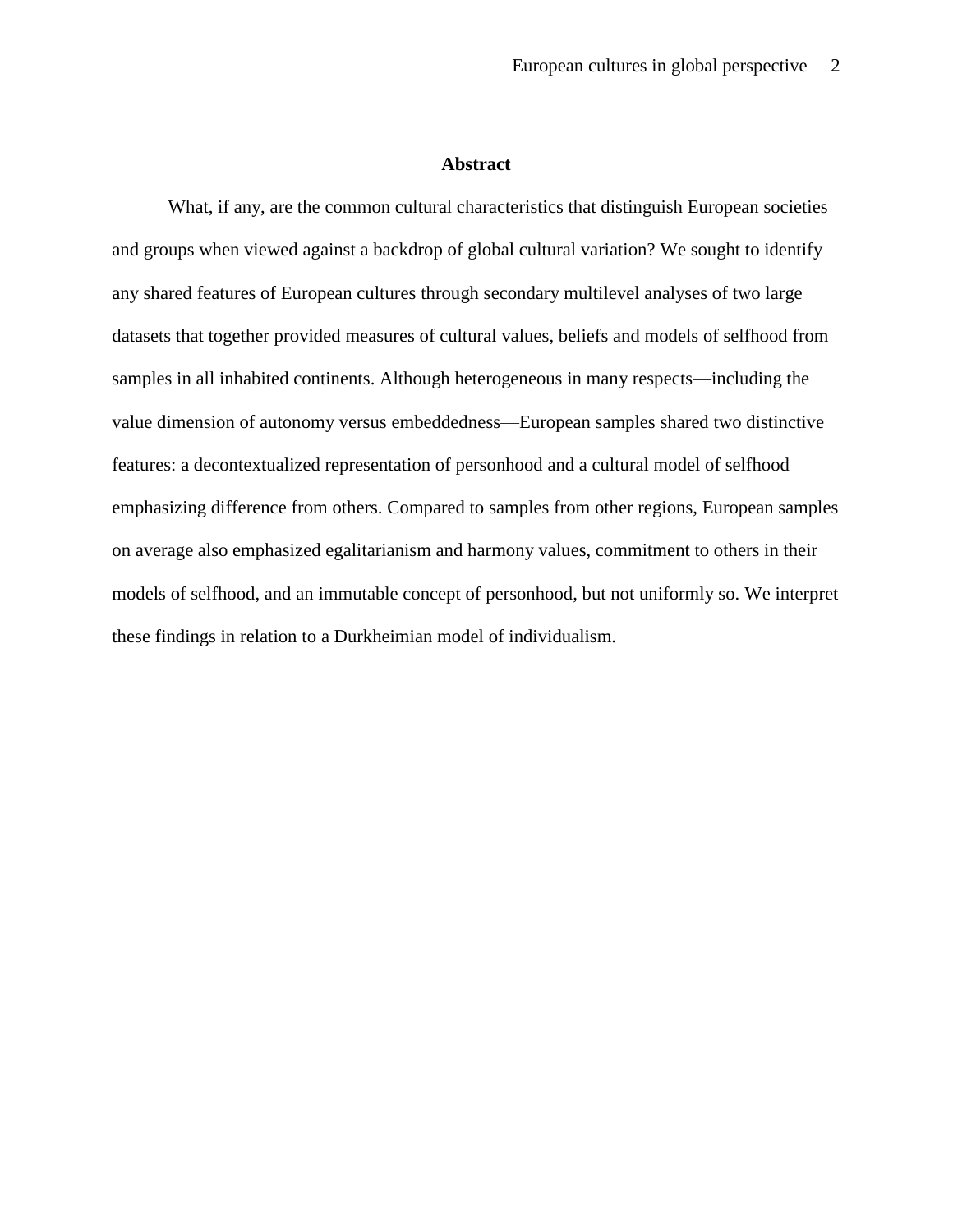#### **In search of a pan-European culture:**

#### **European values, beliefs and models of selfhood in global perspective**

Europe has long been recognized among the world's continents, but attempts to identify core features of 'European culture' have evoked philosophical and empirical debates. Europe has been variously portrayed as the 'cradle of individualism' (e.g., Lukes, 1971), a 'middle-ground' between North American individualism and East Asian collectivism (Kitayama, Sevincer, Karasawa, & Uskul, 2009), or a "small-scale model of the world" in terms of cultural variability (Hofstede, 1993, p. 10). Evidently, contemporary Europe harbors many distinct cultural groups and orientations (House et al., 2004; Ronen & Shenkar, 2013), but such diversity is not the main focus of our current contribution. Here, analyzing data from two large multinational surveys, we sought to identify which cultural characteristics, if any, might be relatively similar among contemporary European societies—despite their diversity in other respects—characteristics that might be understood as defining a "pan-European culture" when viewed against a wider backdrop of global cultural variation.

## **Existing characterizations of European culture(s)**

Social scientific portrayals of European culture have been rather contradictory. Some have viewed Europe as the 'cradle of individualism'. Individualistic thinkers have made salient contributions to European heritage over many centuries, particularly since the enlightenment (e.g., Durkheim, 1898/1969; Mill, 1859; Smith, 1759/1976; see Lukes, 1971; Marková et al., 1998). Notably, Durkheim foresaw Europe's increasing development toward 'the cult of the individual'. Disagreeing with those who blamed individualism for social or moral fragmentation, he proposed that individualism could function like a religion—a novel form of 'collective consciousness' comprising ideals, beliefs and practices reflecting the value of the individual as a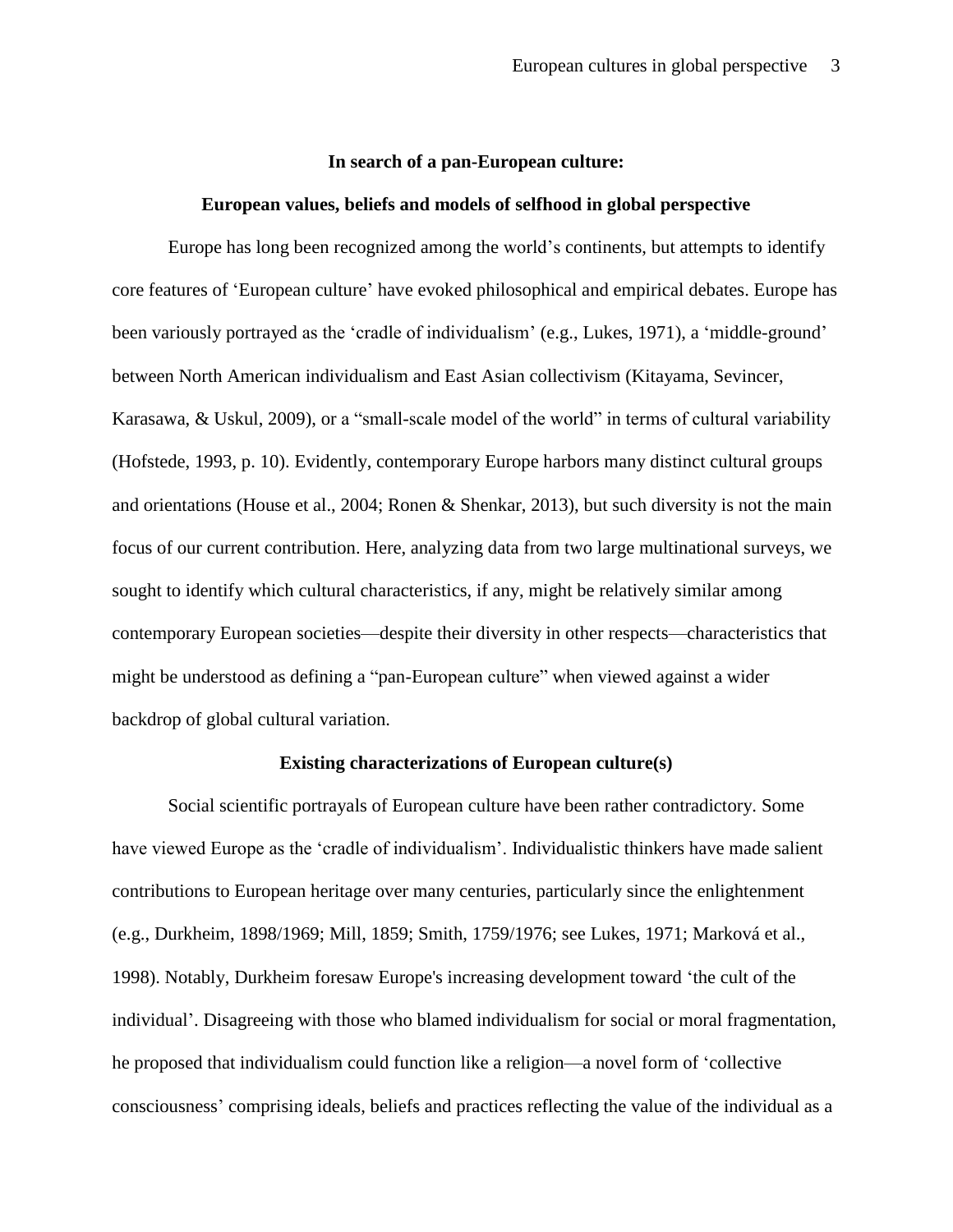moral absolute, that would bind individuals together within a society rather than dividing them. He viewed the growth of individualism as a cultural adaptation to processes of urbanization and secularization occurring within the Europe of his time. These processes—and their concomitants of trade, innovation and labor mobility—are now characteristic of modernization globally (Inglehart & Baker, 2000), but European history has framed them, and it remains plausible that their lengthier and continuing salience leaves a distinctive footprint on contemporary European societies that contrasts with how modernization has occurred in the predominantly post-colonial societies characteristic of other parts of the world (Deutsch & Welzel, 2016).

Against portrayals of Europe as the 'cradle of individualism', others have suggested that contemporary European cultures may form a 'middle-ground' between North American individualism and East Asian collectivism. Kitayama et al. (2009) compared scores on a series of experimental tasks, designed to reflect cultural tendencies towards independence or interdependence, among students in Japan, USA, UK and Germany. They found that European participants on average showed intermediate responses between those obtained in Japan, seen to represent interdependent (i.e., collectivistic) cultures, and in the USA, seen to represent independent (i.e., individualistic) cultures. However, much broader sampling of both European and non-European cultures would be needed for confidence in such a characterization. European cultures are not homogeneous in cultural values (Hofstede, 1980), norms (Gelfand et al., 2011), or emotional expressiveness (Matsumoto et al., 2008). Moreover, cultures vary globally on numerous dimensions, irreducible to simple contrasts between West and East or independence and interdependence (Hofstede, 1980; Schwartz, 2006; Vignoles et al., 2016). Rather than forming a 'middle-ground' between West and East, European cultures could be individualistic in some respects and collectivistic in others, they could be best distinguished by features other than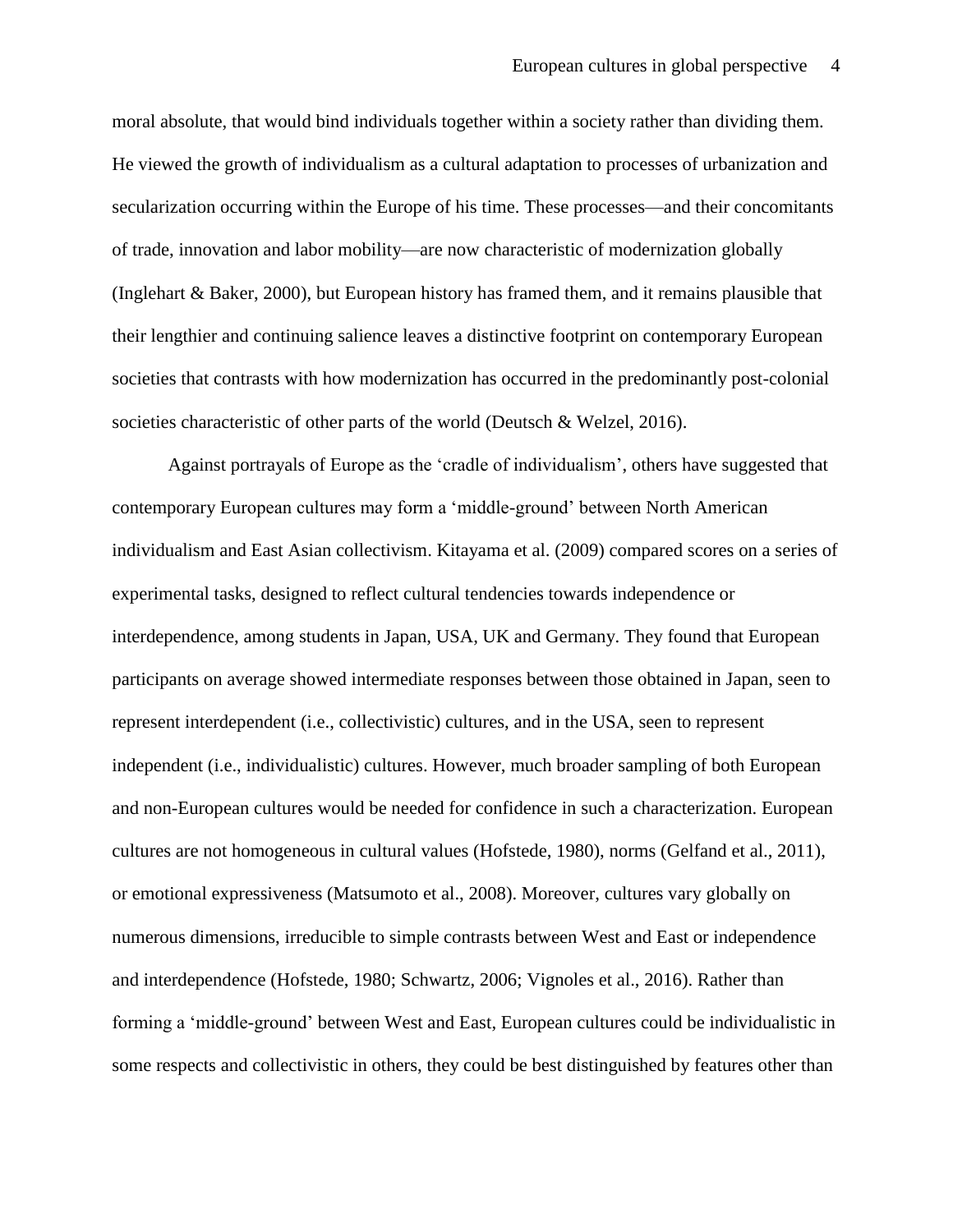individualism-collectivism, or there could be no longer any cultural characteristics that reliably differentiate European cultures from those in other world regions.

Large-scale empirical studies have mostly emphasized the diversity rather than convergence of European national cultures. In his survey of IBM employees, Hofstede (1993) found nearly as much variability within Europe as there was global variation on four dimensions of cultural variation. This led him to conclude that Europe's cultures might form a "small-scale model of the world" in terms of cultural variability (p. 10). Analyzing data from 61 nations, the GLOBE researchers (House et al., 2004) concluded that Nordic, Germanic, Latin and Eastern European cultural clusters were distinctive to Europe, while an Anglo cluster was represented both within and outside Europe. Summarizing the results of these and eight other surveys, Ronen and Shenkar (2013) endorsed the same five clusters within Europe.

One limitation of these studies is that analyses were based on nation-level means, aggregated from individual-level data. Multilevel analyses comparing within-nation and between-nation variability in personality and values typically show that less than 20% of variance is attributable to national differences (Fischer & Schwartz, 2011). For example, across representative samples of many nations included in the European Social Survey, values are found to vary primarily between individuals, to a lesser extent between nations, and still less between regions within nations (Magun, Rudnev & Schmidt, 2016; Minkov & Hofstede, 2014; van Herk & Poortinga, 2012). To identify possible distinctive features of European cultures, one should preferably use a multilevel analysis to isolate genuinely culture-level variation in the constructs of interest from aggregated individual-level variation.

Furthermore, the cluster analytic methods used in some previous studies involve ambiguities regarding the clustering method to be used, the number of clusters to extract, and the naming of the obtained clusters, as well as a risk of circularity in deciding the geographical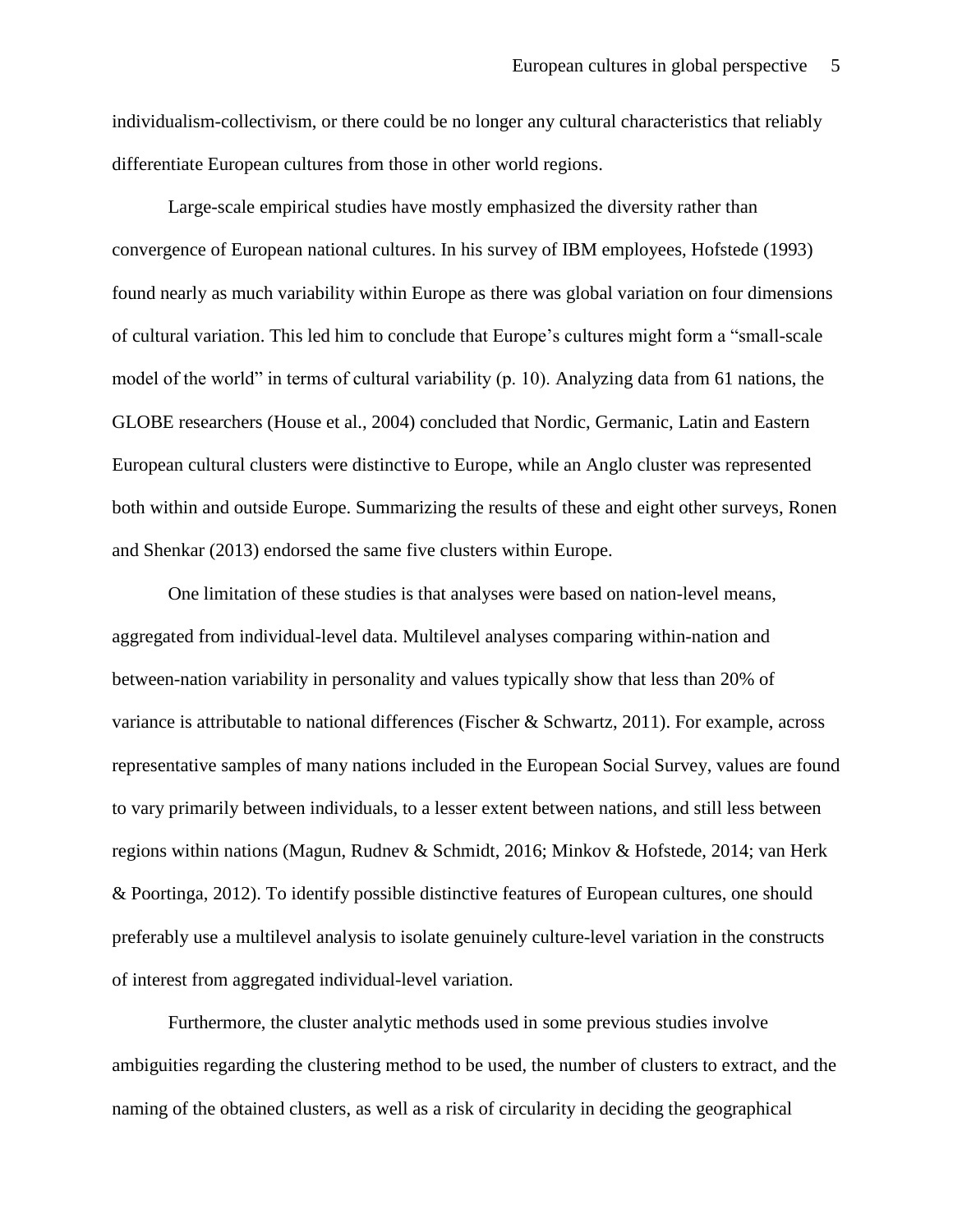boundaries of regions that are thought to map onto the clusters. Although suitable for the descriptive goals of those studies, adopting such an approach here could lead to biased conclusions for or against a pan-European culture, because the researchers' preconceptions might inadvertently influence statistical or interpretative decisions. Hence, we sought to establish *a priori* criteria for deciding what would count as evidence for a distinctive European cultural emphasis. We explain these criteria shortly, but first we introduce the cultural dimensions that formed the focus of our analyses.

## **Dimensions of cultural variation**

Culture is multifaceted, and whether one can identify shared features of European cultures may depend on which dimensions one considers. Here, we examined cultural variability in three domains of psychological functioning that are commonly seen as especially important foci for cross-cultural examination: values, beliefs, and models of selfhood (see Brewer & Chen, 2007). As we describe below, certain dimensions within each of these domains can be viewed as facets of the broader contrast between individualism and collectivism (Triandis, 1995), but each domain also yields further dimensions that are theoretically and empirically distinct from individualism-collectivism.

#### **Cultural value priorities**

Researchers often use measures of values to characterize cross-cultural differences, as well as individual differences in cultural orientation (Hofstede, 1980; Schwartz, 1992, 2006). Based on a multinational study of value priorities, Schwartz (1992) concluded that individual differences in values are organized in a circumplex structure, defined by bipolar axes of *openness to change versus conservation* (contrasting self-direction and stimulation with tradition, conformity and security) and *self-enhancement versus self-transcendence* (contrasting power and achievement with benevolence and universalism). This structure has now been found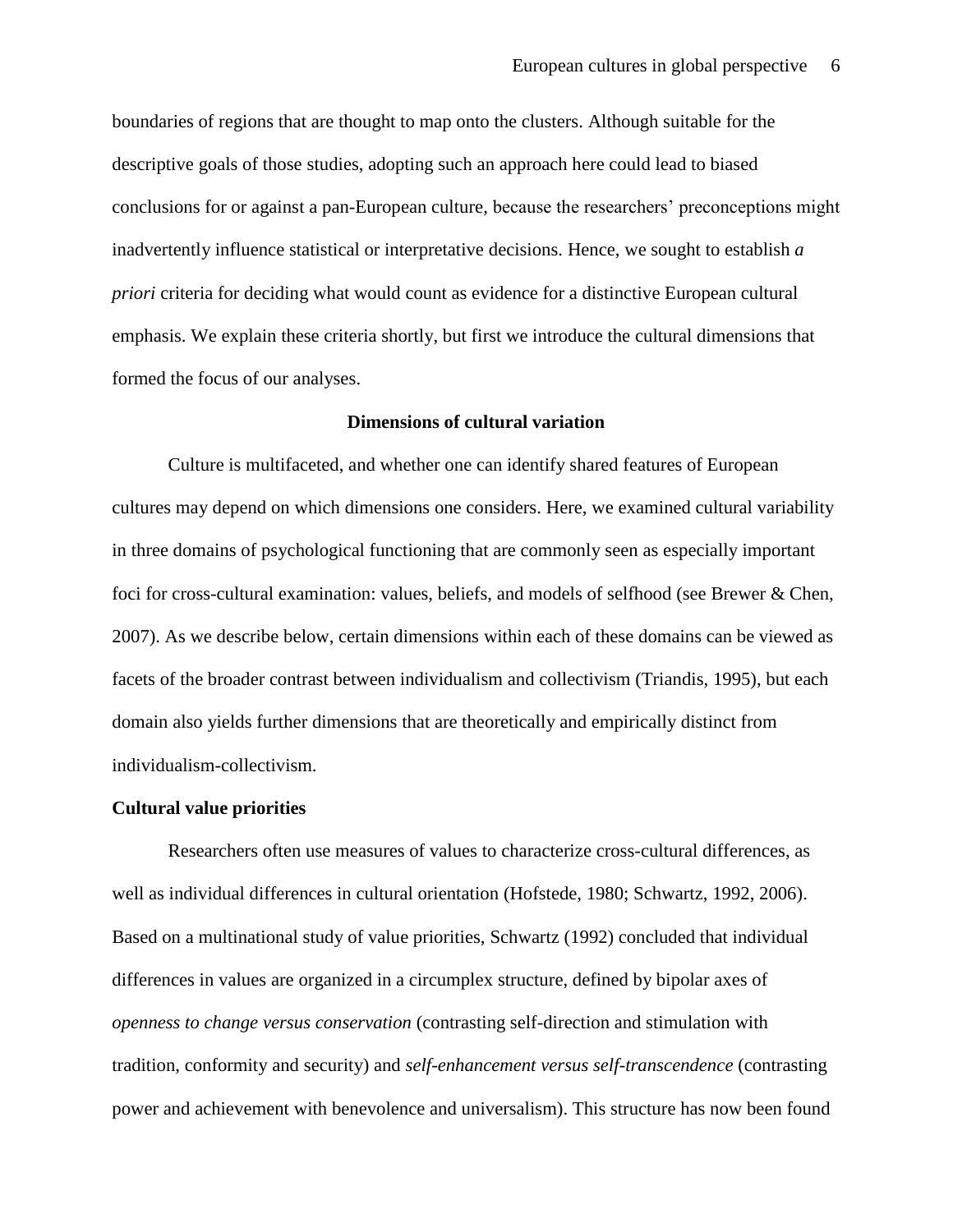in over 75 nations (Schwartz, 2011), and with different measures (Lindeman & Verkasalo, 2005; Schwartz, 2007).

A broadly similar—but not identical—circumplex structure captures cross-cultural differences in values (Schwartz, 2006). The individual-level distinction between openness and conservation values is closely mirrored by a culture-level dimension labelled *autonomy versus embeddedness* (Schwartz, 2006; see also Fischer, 2012; Fischer, Vauclair, Fontaine, & Schwartz, 2010). Although the items used to define these dimensions are not identical, both dimensions broadly contrast value priorities of self-direction and stimulation—thought to be typical of individualistic cultures—with those of tradition, security, and conformity—thought to be typical of collectivistic cultures (Welzel, 2010). In several studies, scores on this dimension converged closely with Hofstede's (1980) individualism index and with the GLOBE project's scores for ingroup collectivism (Gheorghiu, Vignoles, & Smith, 2009; Vignoles et al., 2016).

Meanwhile, the distinction between self-enhancement and self-transcendence values is partially recaptured by two separate, but correlated, culture-level dimensions—*mastery versus harmony* and *hierarchy versus egalitarianism*, which are conceptually and empirically distinct from individualism-collectivism (see Schwartz, 2006, 2011).

#### **Cultural beliefs about personhood**

Beyond value priorities, researchers have sought to characterize cultures in terms of prevailing beliefs about the world (Bond et al., 2004). Here, we focused on personhood beliefs, which refer to people's understandings or implicit theories of what it is to be a person (see Bastian & Haslam, 2006; Church et al., 2005; Dweck, 2000; Owe et al., 2013).

Based on evidence that members of individualistic cultures tend to adopt "decontextualized" conceptions of personhood compared to members of collectivistic cultures (e.g., Miller, 1984; Triandis, 1995), Owe et al. (2013) devised a measure of *contextualism beliefs*—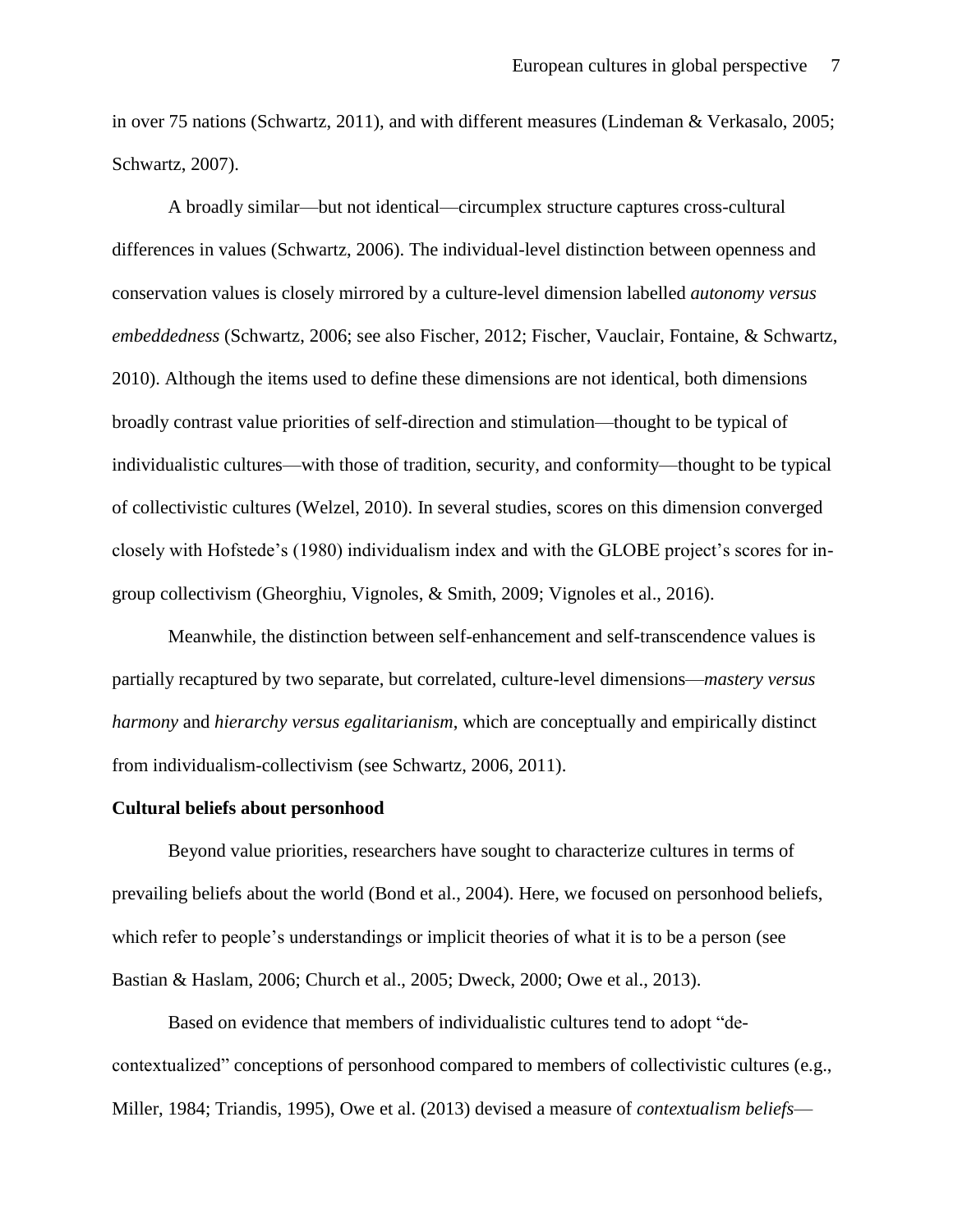defined as beliefs in the importance of context for understanding people—which formed a single factor at individual and national levels of analysis. National scores correlated with archival indices of national individualism-collectivism and predicted nation-level variance in corruption, in-group favoritism, and differential social trust after accounting for effects of autonomy– embeddedness values. Thus, autonomy–embeddedness values and contextualism beliefs are seemingly distinct facets of the broader construct of individualism-collectivism.

Whereas contextualism beliefs focus on the individual in relation to others, *immutability beliefs* focus on the individual in relation to time, opposing a belief that human beings are stable and immutable entities who cannot change even when they try, with a belief that persons are malleable and able to change over time (Dweck, 2000). In previous cross-cultural comparisons, Mexican, Philippine and Japanese participants endorsed immutability beliefs more, Korean and Belgian participants endorsed immutability beliefs less, and Hong Kong participants showed an inconsistent pattern, compared to participants from English-speaking nations (Chiu, Dweck, Tong & Fu 1997; Church et al., 2005; Kashima et al., 2005; Norenzayan, Choi, & Nisbett, 2002). Thus, cultural differences in immutability beliefs do not seem to map neatly onto differences in individualism-collectivism (see also Becker et al., in press; Minkov et al, in press).

## **Cultural models of selfhood**

A third focus of cross-cultural research has been on self-construals (Markus & Kitayama, 1991), self-representations (Brewer & Chen, 2007), or cultural models of selfhood (Vignoles et al., 2016). Until recently, research in this area has focused mainly on bi-cultural comparisons, usually between North Americans and East Asians, and typically contrasting independent with interdependent self-construals (e.g., Singelis, 1994). However, the most widely used measures of self-construal have lacked adequate reliability and validity, failing to account for response-style and validated across an insufficiently diverse range of cultural contexts.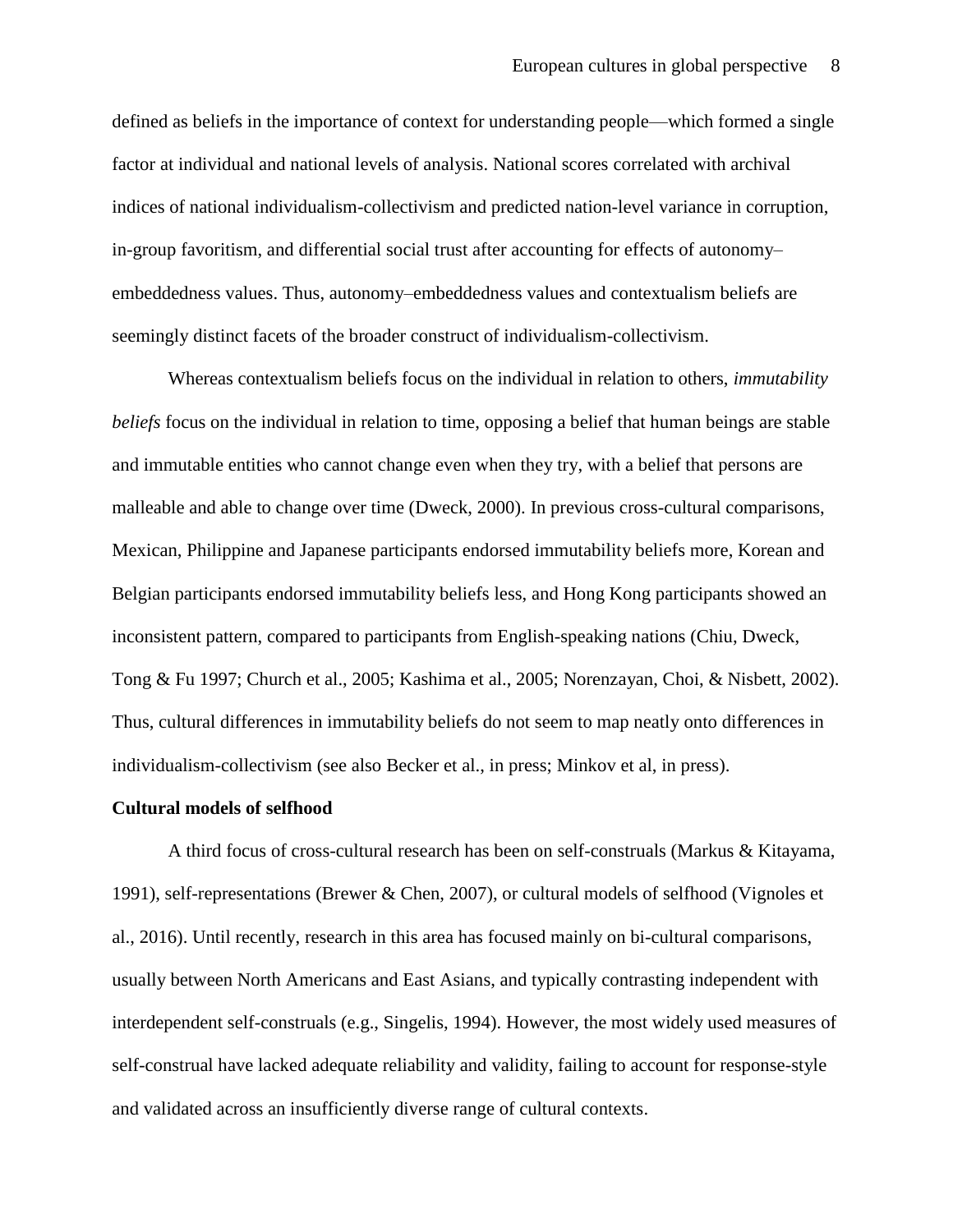Recently, Vignoles et al. (2016) explored the structure of self-construals in two large multinational studies. Controlling for a response-style method factor, they found seven distinct factors on both individual and cultural levels of analysis. These seven dimensions could not be reduced to a second-order contrast between independence and interdependence at either level, showing the importance of separating them empirically and conceptually. At the cultural level, four dimensions were positively associated with individualism (versus collectivism): *difference (versus similarity)*, *self-direction (versus receptiveness to influence)*, *self-expression (versus harmony)* and *self-containment (versus connectedness to others)*. A fifth dimension, *self-interest (versus commitment to others)*, was higher in collectivist than in individualist cultures. <sup>1</sup> Two further dimensions, *consistency (versus variability)* and *self-reliance (versus dependence on others)* were unrelated to individualism-collectivism.

#### **Criteria for inferring pan-European cultural characteristics**

How might we infer the existence (or otherwise) of a distinctively European cultural emphasis on one or more of these dimensions of cultural variation? Rather than derive cultural regions bottom-up from the data as in previous studies (cf. Ronen & Shenkar, 2013), we sought to avoid circularity by first categorizing—without the aid of psychological data—which of the world's societies should be considered "European". We could then compare the distributions of cultural values, beliefs and models of selfhood among samples from European societies against a backdrop of variability among samples from all other parts of the world.

#### **Drawing the boundaries of Europe**

Although there is little ambiguity regarding its Northern, Western and Southern boundaries, the position of Europe's Eastern boundary with Asia is contested, with some nations categorized ambiguously or considered "transcontinental". By convention, the Eastern boundary of Europe has been defined by the Ural Mountains and by the Bosphorus, but this definition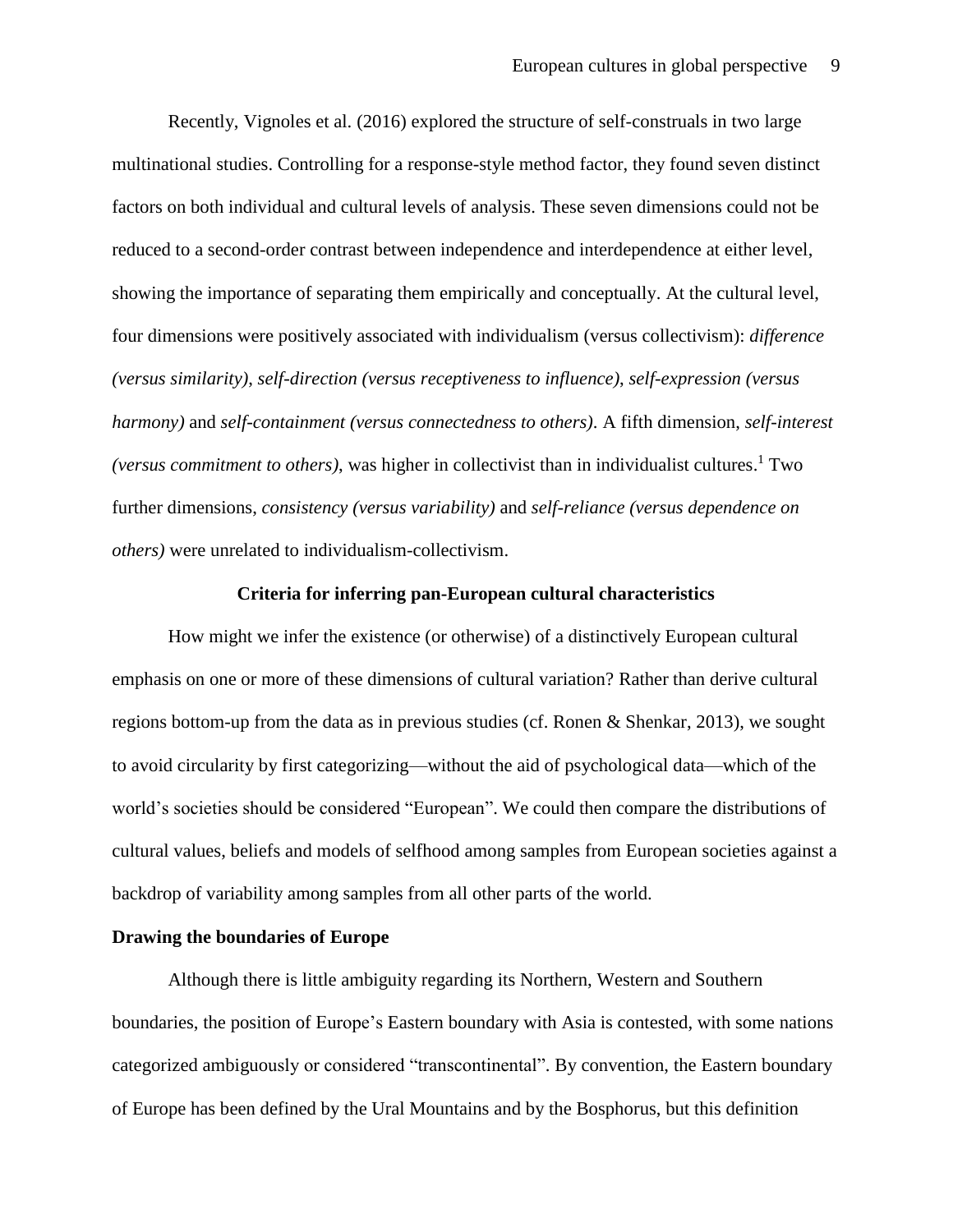leaves ambiguous the status of nations that lie east of the Bosphorus and West of the Urals, namely Armenia, Azerbaijan, Cyprus, and Georgia. Meanwhile Turkey lies both east and west of the Bosphorus, and Russia lies both east and west of the Urals. Historically, Russia was considered unambiguously European, but the eastward expansion of its territory increasingly included Asian lands. For the current research, we compared the results of parallel analyses using either a *narrow definition of Europe*, treating ambiguous and transcontinental cultural samples as non-European, or a *broad definition of Europe*, treating these samples as European.

## **Identifying distinctive cultural emphases**

By comparing European with non-European cultural samples, we emphatically are not suggesting that "non-European cultures" form a coherent cultural entity. Nor are we advocating European 'exceptionalism'—the idea that European samples will have a profile that is somehow more distinctive than, or not overlapping with, the cultural profiles of other world regions. On the contrary, one should expect that samples from various world regions will be at least as distinctive as European samples, but in different ways, and that there will also be much overlap across regions. Our goal is simply to establish in what ways—if any—European cultures are distinctively positioned, when viewed against a wider backdrop of global cultural diversity. We consider the non-European samples in each study to provide a measure of this backdrop, against which we could examine the positioning of European samples on each cultural dimension of interest. When viewed in this global perspective, we used two criteria to evaluate the evidence for distinctive shared features of European cultural samples:

A first—perhaps most obvious—criterion was whether the average values, beliefs or models of selfhood among European samples differed significantly on one or more dimensions from the average values, beliefs or models of selfhood among samples from other parts of the world. In other words, do European cultural samples tend towards one pole or the other of each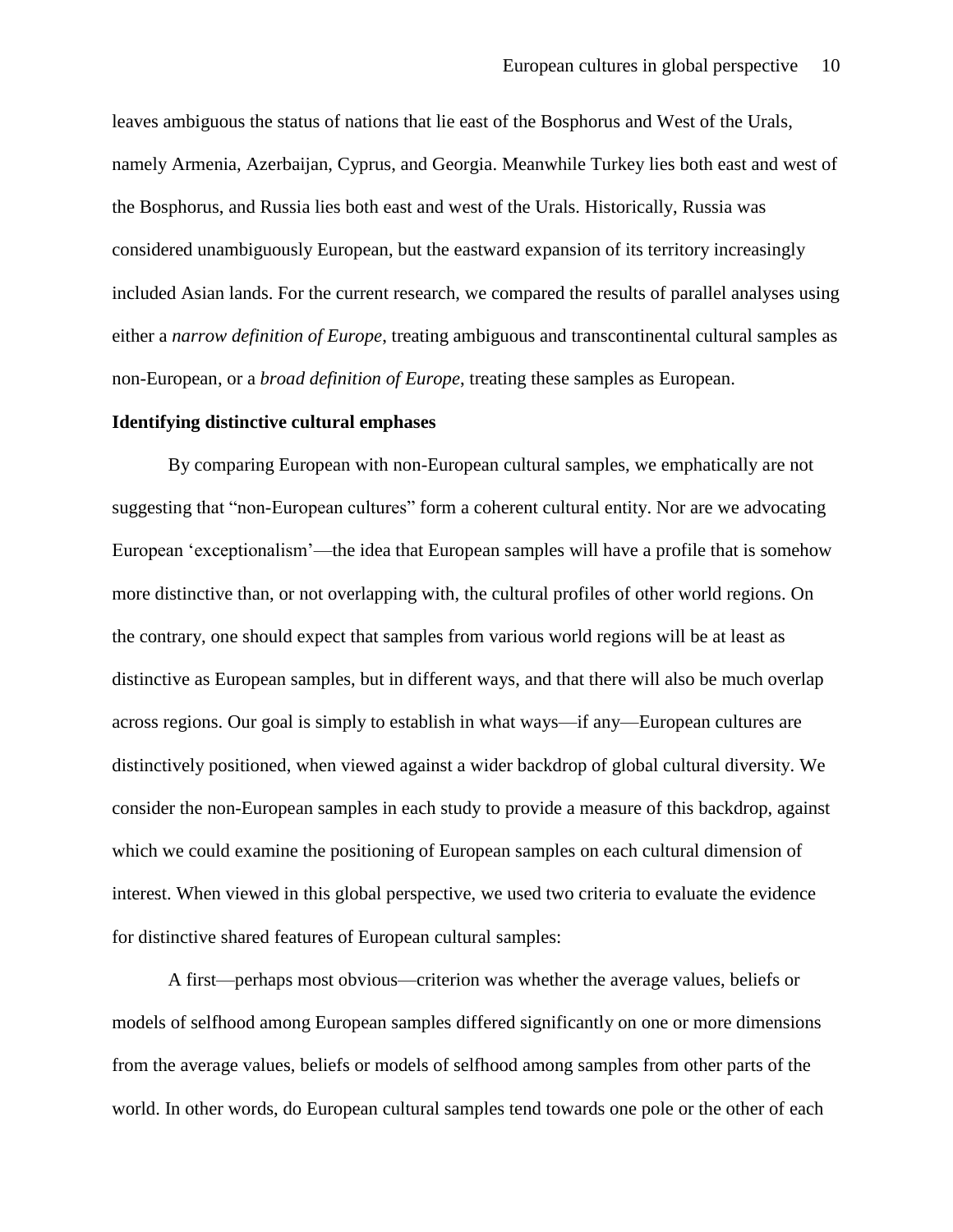cultural dimension, compared to the range of global variability? Note, however, that this criterion does not capture the possibility that European cultures might be distinctively average occupying a 'middle ground' (Kitayama et al., 2009)—on one or more cultural dimensions. In that case, contrasting cultural tendencies among non-European samples from different parts of the world (e.g., North America, sub-Saharan Africa) might 'cancel out', so that the average positioning of European samples would appear non-distinctive by comparison. Nor does this criterion consider the extent to which a given cultural emphasis is shared across samples from different parts of Europe.

Hence, a second—arguably stronger—criterion focuses on similarity among European cultures: Europe could be said to have a distinctive cultural emphasis if there is significantly lower variance on a given dimension among European samples than among non-European samples (cf. Hofstede, 1993). This second criterion would entail some coherence—at least more than would be expected by chance—among diverse European cultures on a given cultural dimension. Conversely, if European samples were no more similar to each other than were samples from other parts of the world, this would signify that there is no coherent shared cultural emphasis. In that case, thinking of Europe as a cultural region would arguably make no more sense than thinking of "non-Europe" as a cultural region.

#### **The current research**

We conducted secondary analyses of data from two major international surveys. We selected these datasets because they provided the broadest bases for global comparisons of theoretically-specified measures of values, beliefs and models of selfhood for which multilevel data were publicly available. For Study 1, we analyzed data from Waves 5 and 6 of the World Values Survey (WVS). These surveys included no measures of beliefs or selfhood but, unlike earlier WVS waves, they included a brief measure of values based on Schwartz's (1992) model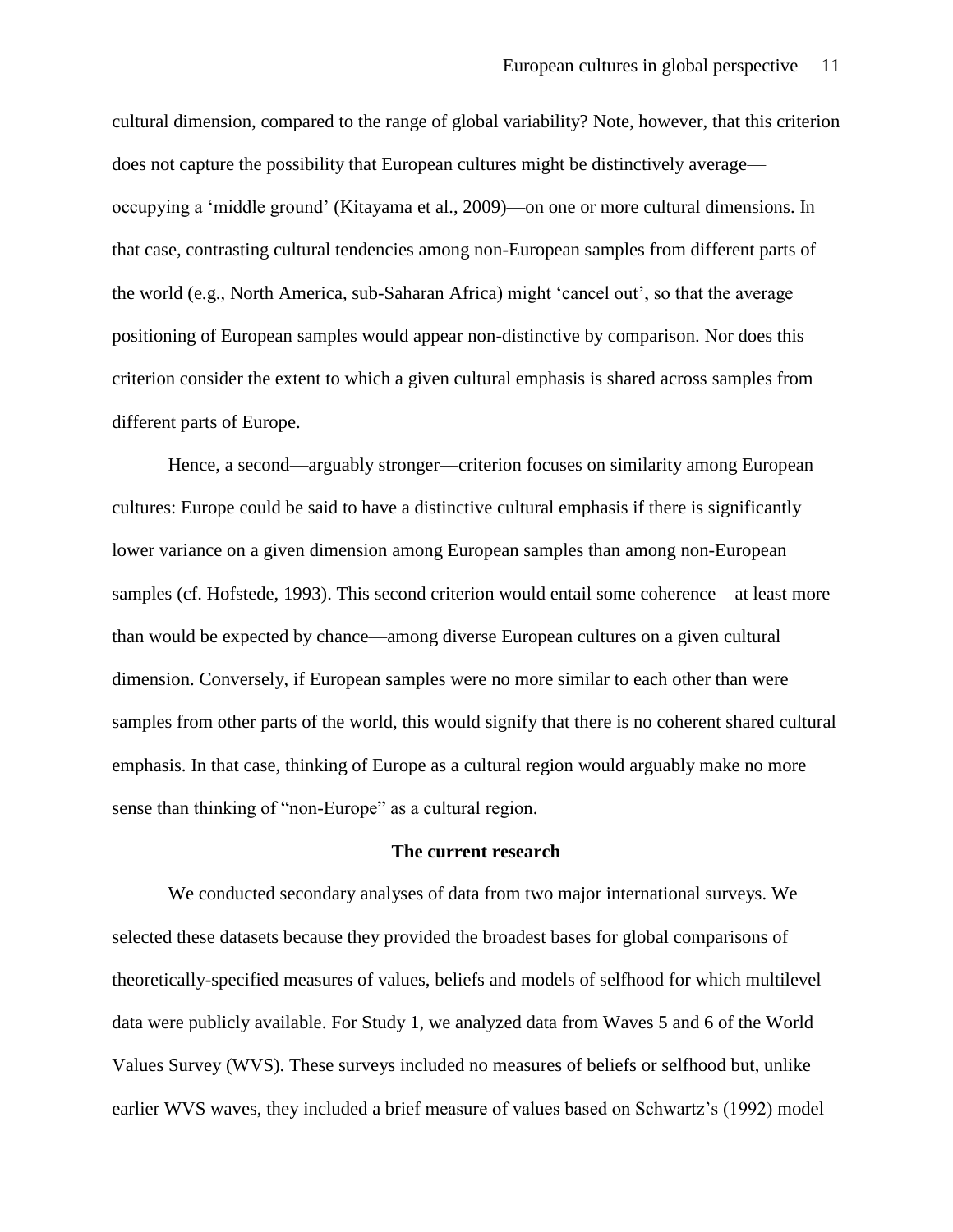for large, representative samples from a total of 78 nations. For Study 2, we analyzed data from the second study into motivated identity construction across cultures conducted by the Culture and Identity Research Network (CIRN: Vignoles & Brown, 2016). Whereas the first CIRN study involved adolescent participants from just 19 nations, the second study was completed by opportunity samples of non-student adult members of 55 cultural groups spanning 33 nations across all inhabited continents. Although not providing representative samples, this survey included a fuller range of cultural orientation measures than the WVS, including values (Schwartz, 2007), personhood beliefs (Bastian & Haslam, 2006; Owe et al., 2013), and cultural models of selfhood (Vignoles et al., 2016). Neither of these datasets was designed for comparing Europeans and non-Europeans, but their breadth of sampling provides a much firmer basis for estimations of variability than prior studies in which regional contrasts have been postulated through comparing just a few nations. Analyses for both studies were conducted in parallel, but they are presented in sequence for clarity of exposition.

Based on the reasoning outlined above, we formulated two sets of generic hypotheses, which guided our exploration of the WVS and CIRN datasets in search of distinctive shared features of European cultures:

- H1: European samples differ on average from non-European samples in (a) value priorities, (b) personhood beliefs, or (c) cultural models of selfhood.
- H2: European samples are more similar to each other than are non-European samples in (a) value priorities, (b) personhood beliefs, or (c) cultural models of selfhood.

In Study 1, we tested H1a and H2a. In Study 2, we tested all aspects of H1 and H2. As indicated above, we considered that H2 would provide a stronger test than H1 for the presence of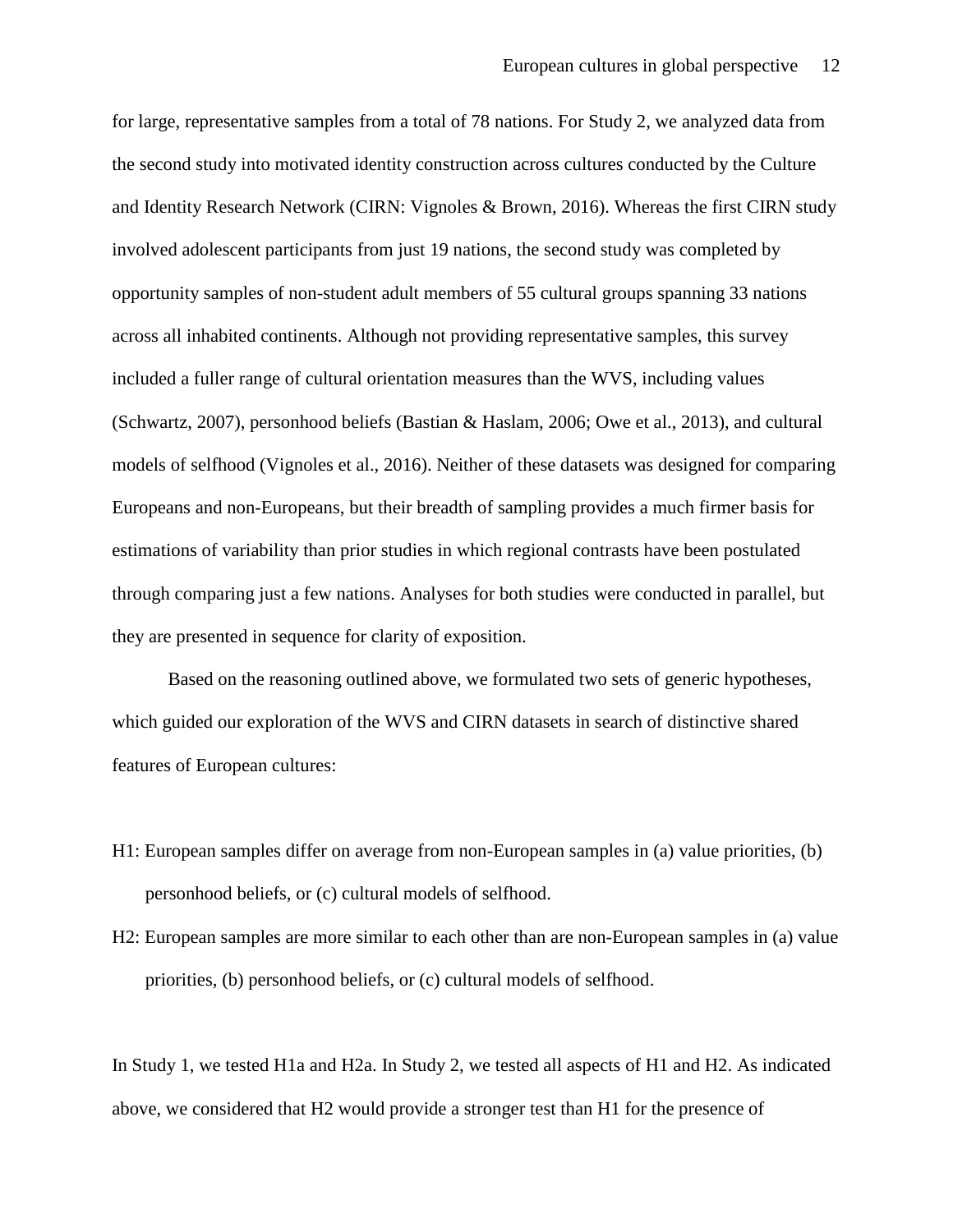distinctive shared features of European cultures. Nonetheless, we interpreted results for both hypotheses in conjunction.

## **Study 1**

Study 1 was a secondary analysis of responses to measures of values in Wave 5 (2005 to 2009) and Wave 6 (2010 to 2014) of the WVS [\(www.worldvaluessurvey.org\)](http://www.worldvaluessurvey.org/).

#### **Method**

**Participants and procedure.** Data were downloaded from the WVS website. For nations included in both waves, the more recent Wave 6 data were included in our analyses. Hence, the main sample consisted of 123644 participants (60449 males, 63194 females, 166 unspecified; mean age  $= 41.19$ , SD  $= 16.48$ ) from 78 nations spanning all inhabited continents.<sup>2</sup> We weighted participants using the 1000-equilibrated weights provided in the database, which compensate for minor deviations from representativeness in each sample, as well as rescaling each sample to a size of 1000 so that all nations were weighted equally (Diez Medrano, 2016).

Of the included nations, 20 were unambiguously European and 52 were unambiguously non-European (see Appendix). Among the latter were 17 Asian, 13 Arab, 9 African, 11 North and South American and 2 Australasian nations. However, the positioning of Armenia, Azerbaijan, Cyprus, Georgia and Turkey is contested. Furthermore, the WVS data from Russia were drawn from both European and Asian regions. We therefore conducted parallel sets of analyses using both narrow and broad definitions of Europe, to ensure that results were not affected disproportionately by how these samples were classified.

**Measure.** A brief measure of personal values was included among the WVS items. Ten items, using a similar format to the Portrait Values Questionnaire (Schwartz, 2007), represented the ten value types originally postulated by Schwartz (1992).<sup>3</sup> Although it is preferable to assess values with more than one item per value type, similar patterns of correlations with criterion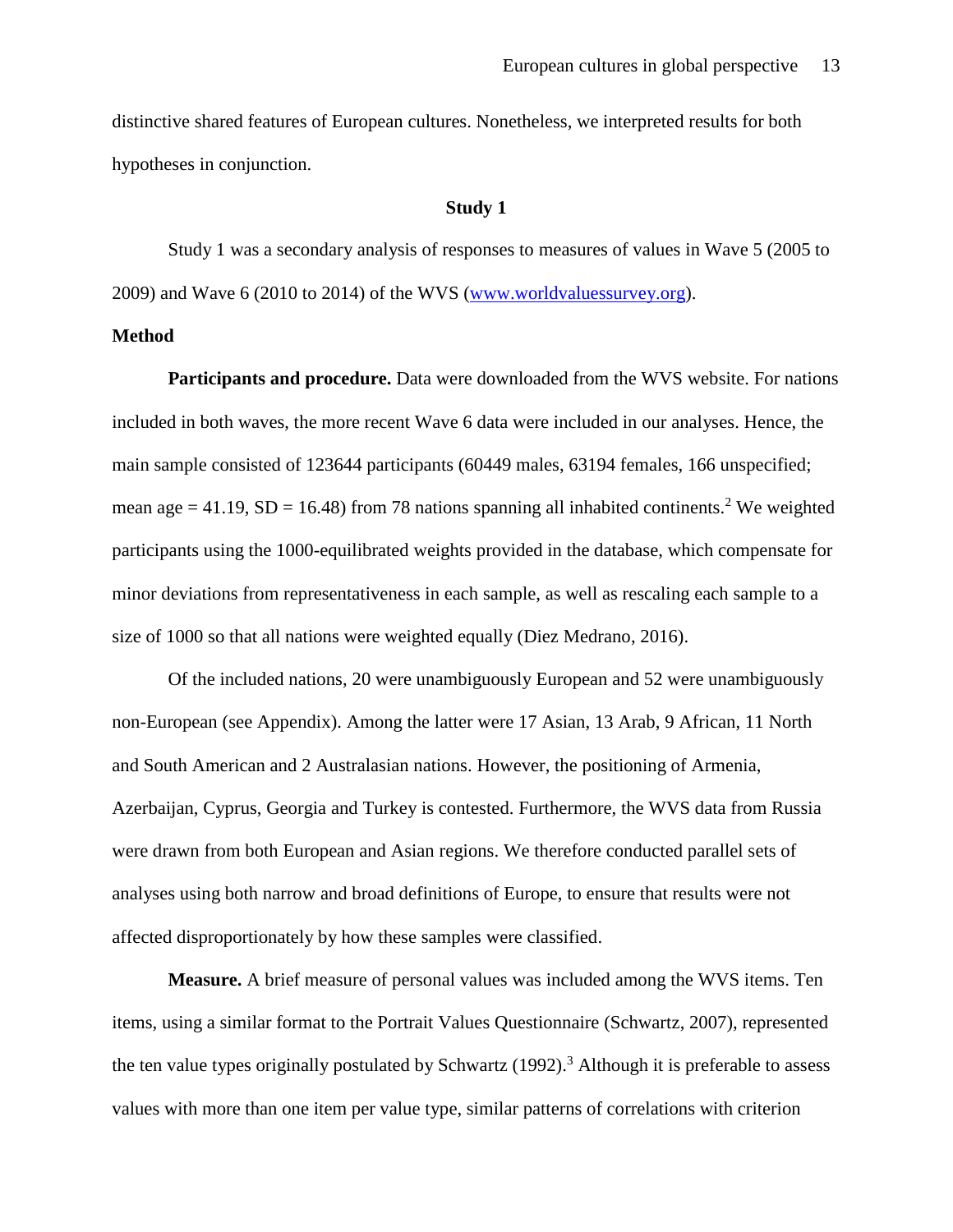measures have been shown for 10, 20 and 40 item versions of the Portrait Values Questionnaire (Sandy, Gosling, Schwartz, & Koelkebeck, in press).

We tested a multilevel measurement model using Mplus Version 6 (Muthén & Muthén, 2010), including a separate method factor modeling acquiescence at both levels of analysis, which loaded onto every indicator at a fixed value of 1 and was allowed to correlate with the substantive factors (Welkenhuysen-Gybels, Billiet, & Cambré, 2003). Because our analyses used population weights, we used the MLR estimator in Mplus, which yields a Satorra-Bentler  $\gamma^2$ (henceforth,  $\chi_{S-B}^2$ ). Model comparisons were conducted using the MLR scaling correction factors for  $\chi_{S-B}^2$  provided by Mplus. We assigned items to individual-level factors of openness to change versus conservation and self-enhancement versus self-transcendence, allowing the hedonism item to cross-load on both factors (Schwartz, 1992). At the cultural level, we assigned items initially to the three factors in the culture-level structure reported by Schwartz (2006).

The resulting model showed acceptable fit:  $\chi_{S-B}^2(58) = 1754.447$ , CFI = .912, RMSEA = .016, SRMR<sub>within</sub> = .032, SRMR<sub>between</sub> = .080. However, inspection revealed a very high correlation of .962 between the culture-level dimensions of hierarchy versus egalitarianism and mastery versus harmony, and preliminary versions of our main analyses revealed an impossible correlation  $(>1)$  between these dimensions among non-European samples. Since previous researchers have sometimes advocated a two-factor structure for Schwartz values at the cultural level (Fischer et al., 2010), we tested a simplified model collapsing these two culture-level factors into a single factor of mastery-hierarchy versus harmony-egalitarianism. This model showed acceptable fit,  $\chi_{S-B}^2(61) = 1815.411$ , CFI = .909, RMSEA = .016, SRMR<sub>within</sub> = .032, SRMR<sub>between</sub> = .079, and a non-significant loss of fit compared to our initial model:  $\Delta \chi_{S-B}^2(3)$  = 5.164,  $p = 0.160$ . We used this simplified measurement model for our main analyses.<sup>4</sup>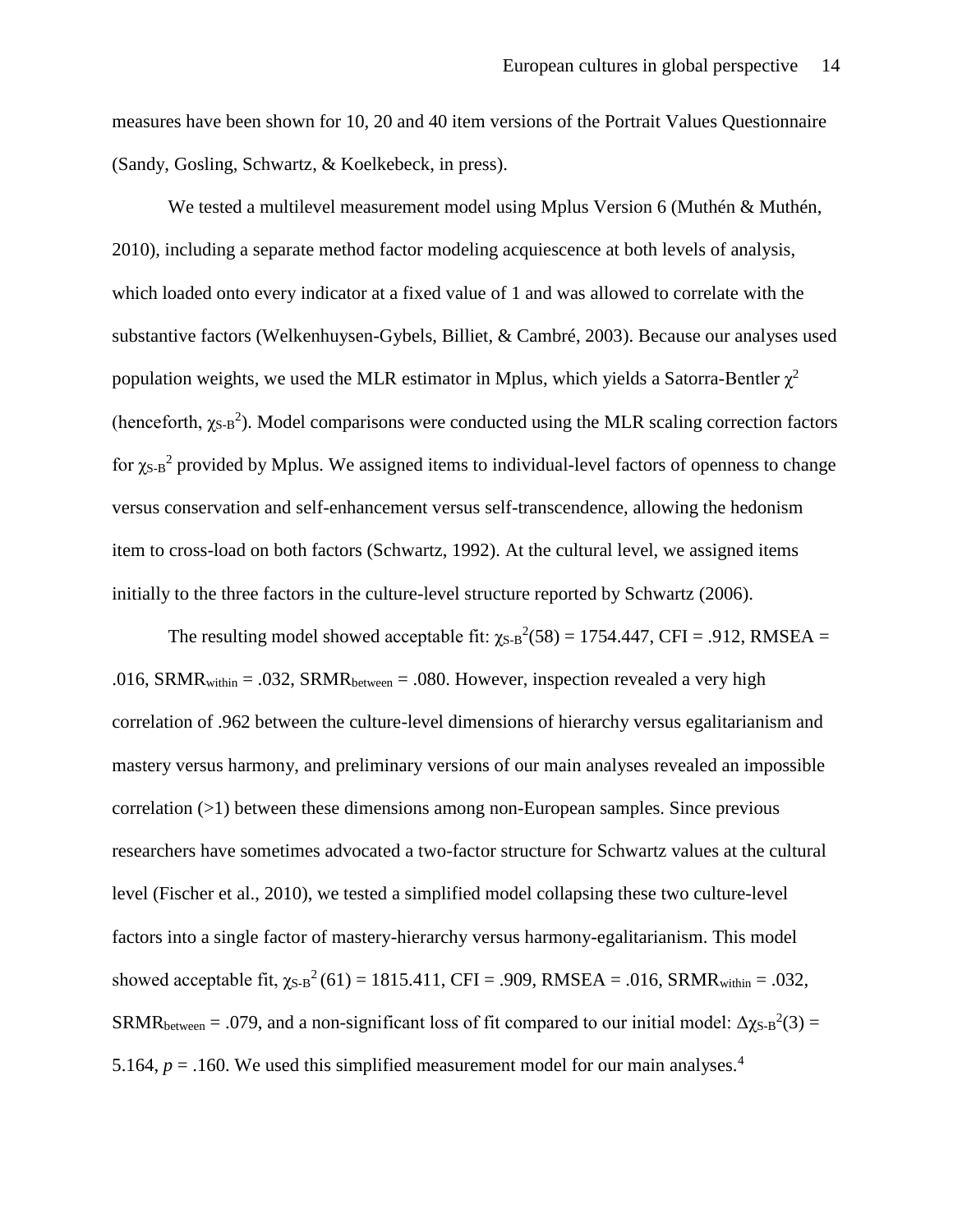**Plan of Analysis**. To test H1a and H2a, we conducted multi-group multilevel modeling in Mplus Version 6 (Muthén & Muthén, 2010), comparing the latent means and variances of the two dimensions of cultural values between European and non-European samples. Although the data included a relatively large number of cultural samples, this was still a relatively small N in statistical terms; hence, to simplify our main analyses while retaining the benefits of latent variables for reliability and statistical power, we saved factor loadings from the previously reported multilevel measurement model and fixed the loadings in our multi-group models to these values. To test for latent mean differences between European and non-European samples (H1a), we treated the means for non-European samples as a baseline (fixed at zero) and tested the significance of the latent means for European samples. To test for homogeneity of variances (H2a), we used two approaches: (1) we examined 95% confidence intervals of the variance estimates for the culture-level factors for European and non-European samples, to see whether the estimated variance for each group of samples fell within the confidence interval of the estimated variance for the other group; (2) we tested whether constraining the variances of each culture-level factor to be equal across European samples and across non-European samples would result in a significant loss of model fit. All analyses were run twice—once with Armenian, Azeri, Cypriot, Georgian, Russian and Turkish samples considered as non-European (i.e. *narrow* definition) and once with these samples considered as European (i.e. *broad* definition). 5

## **Results and Discussion**

As shown in Table 1, both sets of analyses revealed a similar pattern of results. When focusing on autonomy versus embeddedness values (often associated with individualismcollectivism) we found no support for a distinctive European cultural profile. Against H1a, autonomy-embeddedness values among European samples on average did not differ significantly from their mean level among samples from all other parts of the world (despite a marginal trend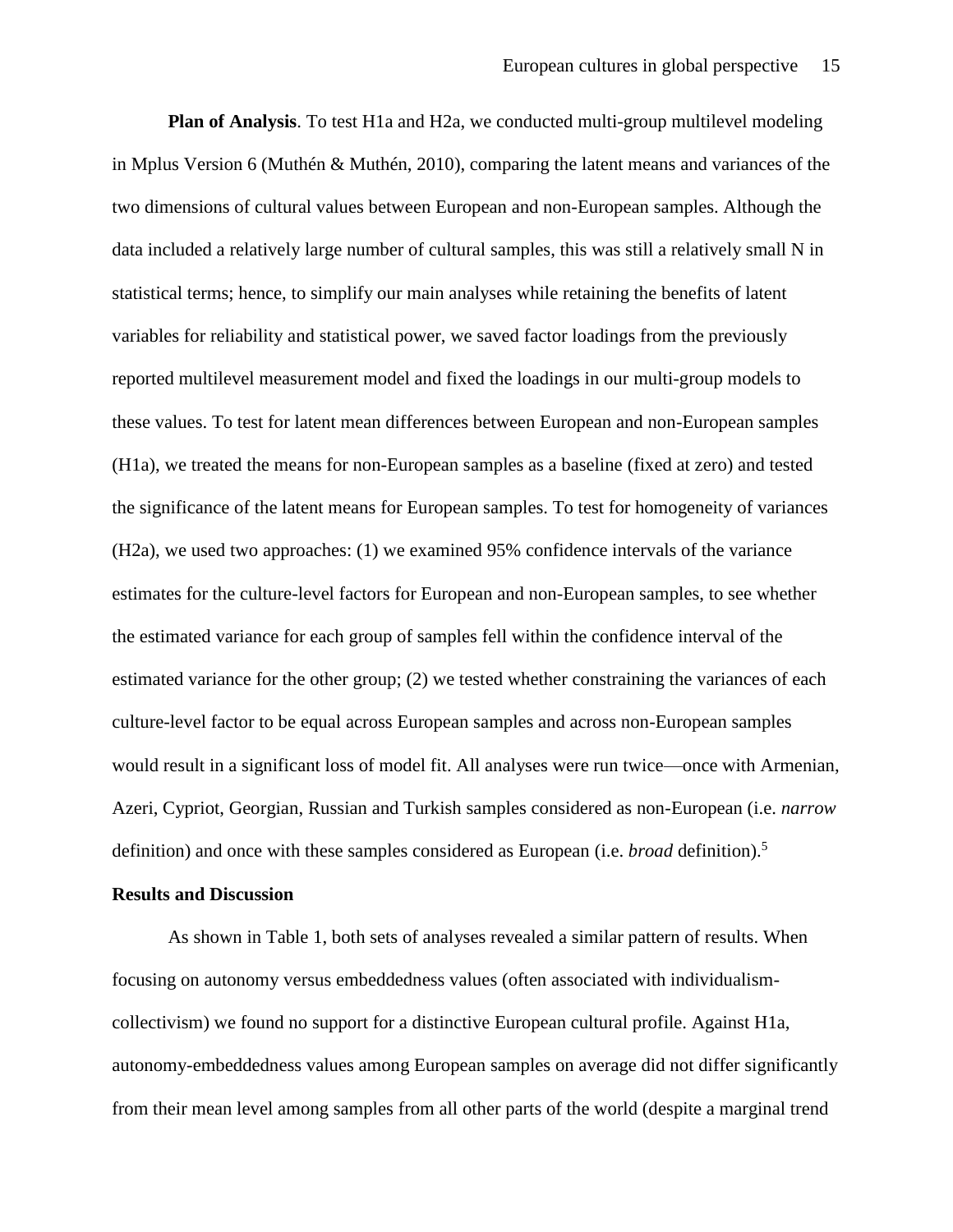towards higher autonomy when Europe was defined narrowly). But nor did European samples share a distinctively moderate position on this dimension (cf. Kitayama et al., 2009). Against H2a, we found significantly *more* variation in autonomy-embeddedness among European samples than among samples from other parts of the world put together. Even when Europe was defined narrowly, the estimated variance among European samples (.031) fell outside the 95% confidence interval for non-European samples (.005, .028), whereas the estimated variance for non-European samples (.016) fell on the margin of the 95% confidence interval for European samples (.016, .046); constraining these estimates to equality provided a significant loss of fit,  $\Delta$ x<sub>S-B</sub><sup>2</sup> (1) = 4.490, *p* = .034, confirming a significant difference.

In contrast, when focusing on mastery-hierarchy versus harmony-egalitarianism values, we did find evidence of a distinctive European profile, with support for both H1a and H2a. In both analyses, European samples on average prioritized harmony-egalitarianism values over mastery-hierarchy values significantly more than the average among samples from other parts of the world (H1a). Moreover, European samples showed significantly more homogeneous positions on this dimension, compared to samples from other parts of the world: As shown in Table 1, even when Europe was defined broadly, the estimated variance among European samples (.018) fell outside the 95% confidence interval for non-European samples (.025, .050), whereas the estimated variance for non-European samples (.037) fell outside the 95% confidence interval for European samples (.007, .028); constraining these estimates to equality provided a significant loss of fit,  $\Delta \chi_{S-B}^2$  (1) = 4.926, *p* = .026, confirming a significant difference.

#### **Study 2**

Based on nationally representative samples from 78 nations, Study 1 provided evidence for a somewhat distinctive shared emphasis on harmony and egalitarianism (vs. mastery and hierarchy) values among European cultures, when viewed against the backdrop of global cultural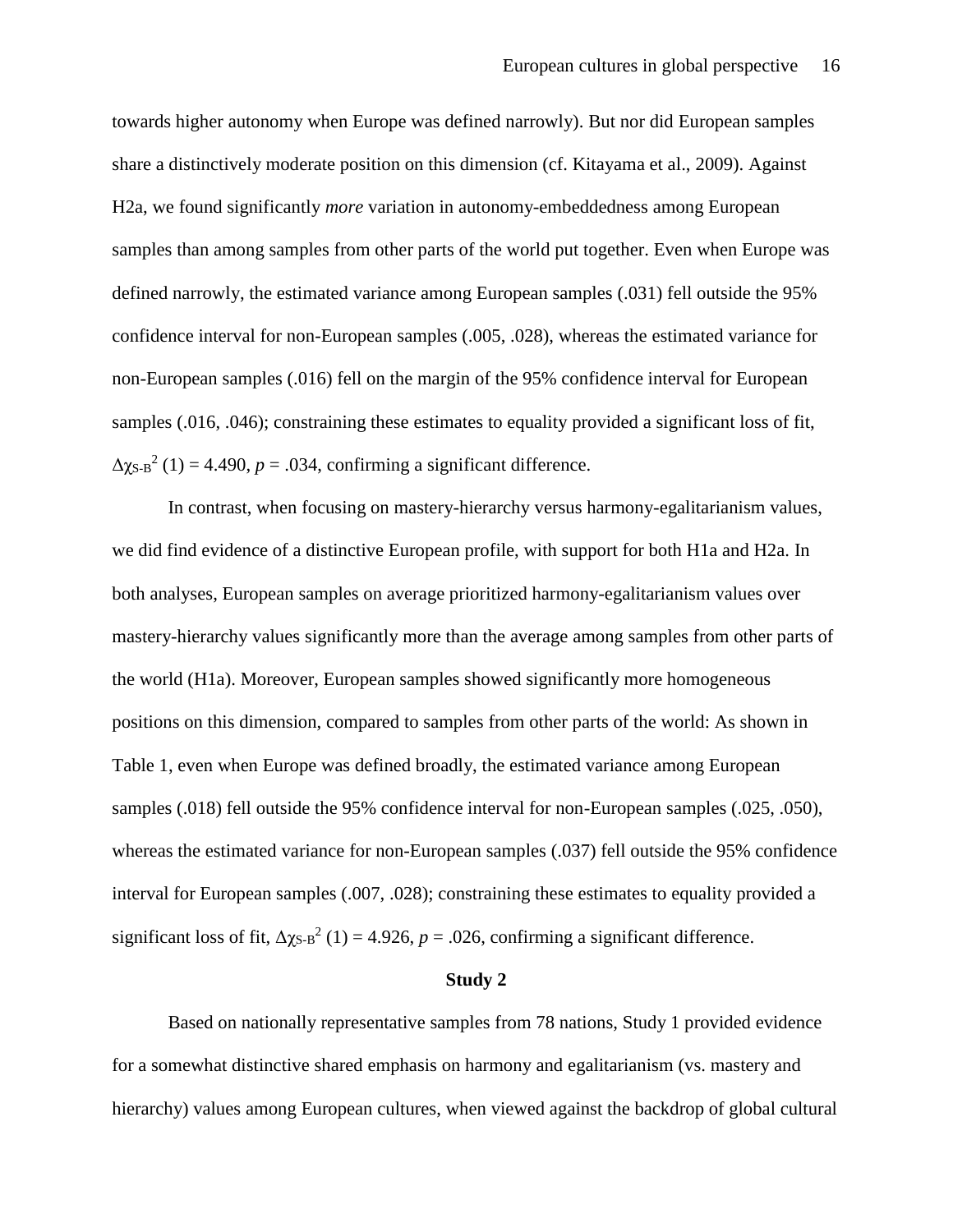variation. However, the study included only a very brief measure of values, which may not have adequately captured the meanings of the value priorities identified by Schwartz (1992, 2006). The brevity of the measure might also have contributed to our inability to distinguish two culture-level value dimensions, mastery versus harmony and hierarchy versus egalitarianism (Schwartz, 2006). Nor did the WVS include measures of personhood beliefs or models of selfhood suitable for our analyses.

Hence, for Study 2, we analyzed data collected for the CIRN project (Vignoles & Brown, 2016, Study 2). Previous analyses of these data examined the nature and structure of personhood beliefs (Owe et al., 2013) and models of selfhood (Vignoles et al., 2016), as well as the role of personhood beliefs in moderating how individuals achieve self-continuity in different cultures (Becker et al., in press). Vignoles et al. (2016) examined the distribution of models of selfhood across six global regions, two of which were partly European, but no previous analysis of these data has tested for the possibility of pan-European cultural characteristics.

## **Method**

**Participants and procedure.** The survey was completed by 7299 adults (3082 males, 4157 females, 60 unspecified; mean age  $= 35.27$  years, SD  $= 13.39$ ), who were predominantly non-student members of 55 cultural groups spanning 33 nations. In many nations, more than one cultural group was sampled. The conventional assumption that nations can be equated with cultures is increasingly challenged, and so cultural groups were targeted based on locally salient demographics such as religion, social class, urban-versus-rural location, and ethnicity, thereby providing a more adequate representation of global cultural diversity. Further details of samples and procedures are published elsewhere (Owe et al., 2013; Vignoles et al, 2016).

Of the 55 cultural groups sampled, 18 were drawn from unambiguously European locations, whereas 32 were drawn from unambiguously non-European locations (see Appendix).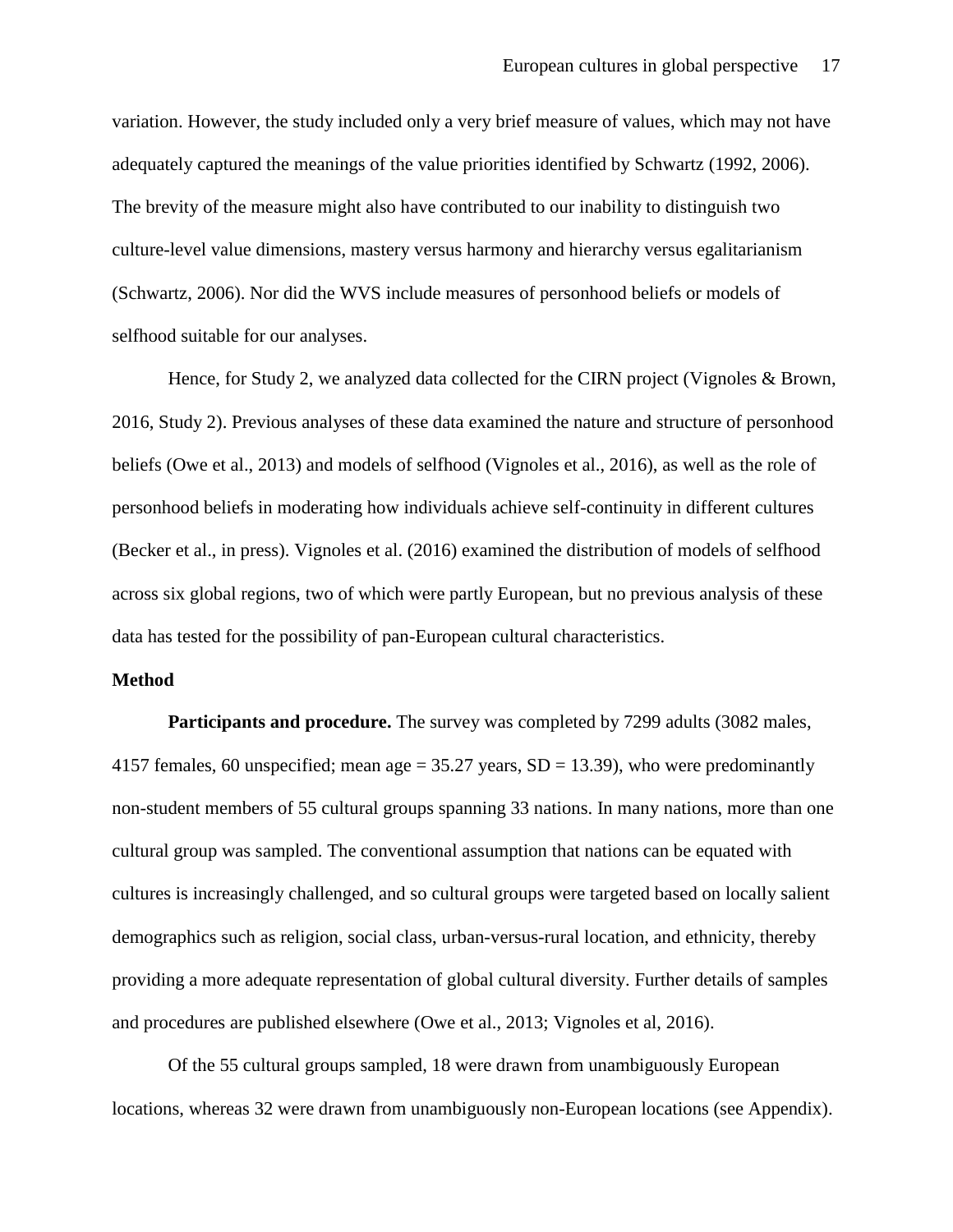The latter comprised 11 samples from North and South America, 9 from Asia, 7 from Africa, 4 from Arab nations and one from New Zealand. However, 5 groups came from nations or regions whose status as part of Europe is contested (Turkey, Georgia, Russian Caucasus). As in Study 1, we conducted parallel sets of analyses, invoking a *narrow* definition of Europe (treating Turkey, Georgia and the Russian Caucasus as non-European) and a *broad* definition of Europe (treating Turkey, Georgia and the Russian Caucasus as European), to ensure that results were not affected disproportionately by how these samples were classified.

**Measures and plan of analysis.** Cultural orientation measures were included in a larger questionnaire (Vignoles & Brown, 2016). Multilevel measurement models were tested using Mplus Version 6 (Muthén & Muthén, 2010). All models included a separate method factor modeling acquiescence at each level of analysis, which loaded onto every item at a fixed value of 1 and was allowed to correlate with the substantive factors (Welkenhuysen-Gybels et al., 2003). Because Study 2 focused on cultural groups rather than nations, and samples were not designed to be representative, we did not use sampling weights. We adjusted for age and gender differences in sample composition by including these variables as predictors of the individuallevel factors in all models. In other respects, we followed a similar plan of analysis to Study 1, saving the loadings as well as age and gender effects from the measurement models and fixing the corresponding parameters in our multi-group models to these values.

*Values.* Participants completed the 21-item Portrait Values Questionnaire (Schwartz, 2007). Participants read descriptions of 21 target individuals, gender-matched to the participant, described as endorsing particular value priorities (e.g., "Thinking up new ideas and being creative is important to her. She likes to do things in her own original way"). Participants rated how similar each target was to themselves, from 1 (*very much like me*) to 6 (*not at all like me*).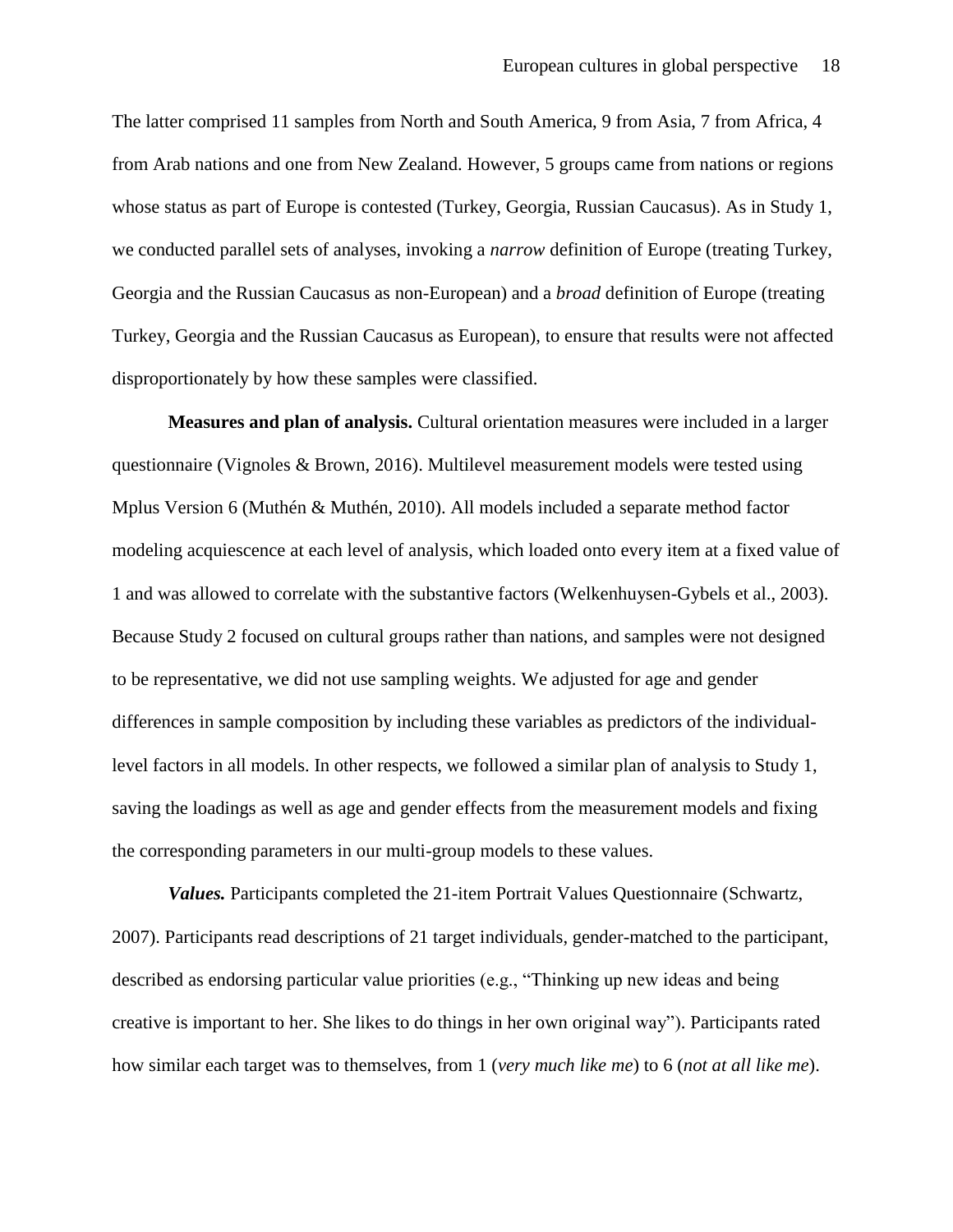Our initial measurement model for values was based on Schwartz (1992, 2007) for the individual-level structure and Schwartz (2006) for the culture-level structure. At the individual level, we modeled the two axes underlying Schwartz' circumplex model: openness versus conservation and self-enhancement versus self-transcendence. Because hedonism occupies an ambiguous position between openness and self-enhancement (Schwartz, 2007), we allowed the two hedonism items to cross-load on both factors. The circumplex structure permits items to cross-load on adjacent factors; based on a large modification index, we allowed one tradition item to cross-load on self-transcendence. At the cultural level, we initially assigned items as described by Schwartz (2006) to three dimensions: autonomy versus embeddedness, hierarchy versus egalitarianism, and mastery versus harmony. However, preliminary multi-group analyses showed that the latter two dimensions were not distinguishable among narrowly defined European samples. Hence, we opted again for a two-dimensional structure at both levels of analysis (see Fischer, 2012, for a similar approach using this instrument).

Fit indices for this model showed a mixed pattern:  $\chi^2(403) = 5505.807$ , CFI = .866,  $RMSEA = .042$ ,  $SRMR_{within} = .050$ ,  $SRMR_{between} = .146$ . Although CFI was below the conventional cut-off of .90, we judged this acceptable given the complexity of the model and since RMSEA showed no problems (see Kenny & McCoach, 2003). Although the SRMR<sub>between</sub> was above the conventional cut-off of .10, this might be due to a relatively small N at the culture level. Thus, to avoid overfitting the data, we made no further modifications to the measurement model for values.<sup>6</sup>

*Personhood beliefs.* Contextualism (Owe et al., 2013) and immutability beliefs (Bastian & Haslam, 2006) were each measured using six balanced items (e.g., "To understand a person well, it is essential to know about his/her family" [contextualism]; "Everyone, no matter who they are, can significantly change their basic characteristics" [immutability, reversed]). Items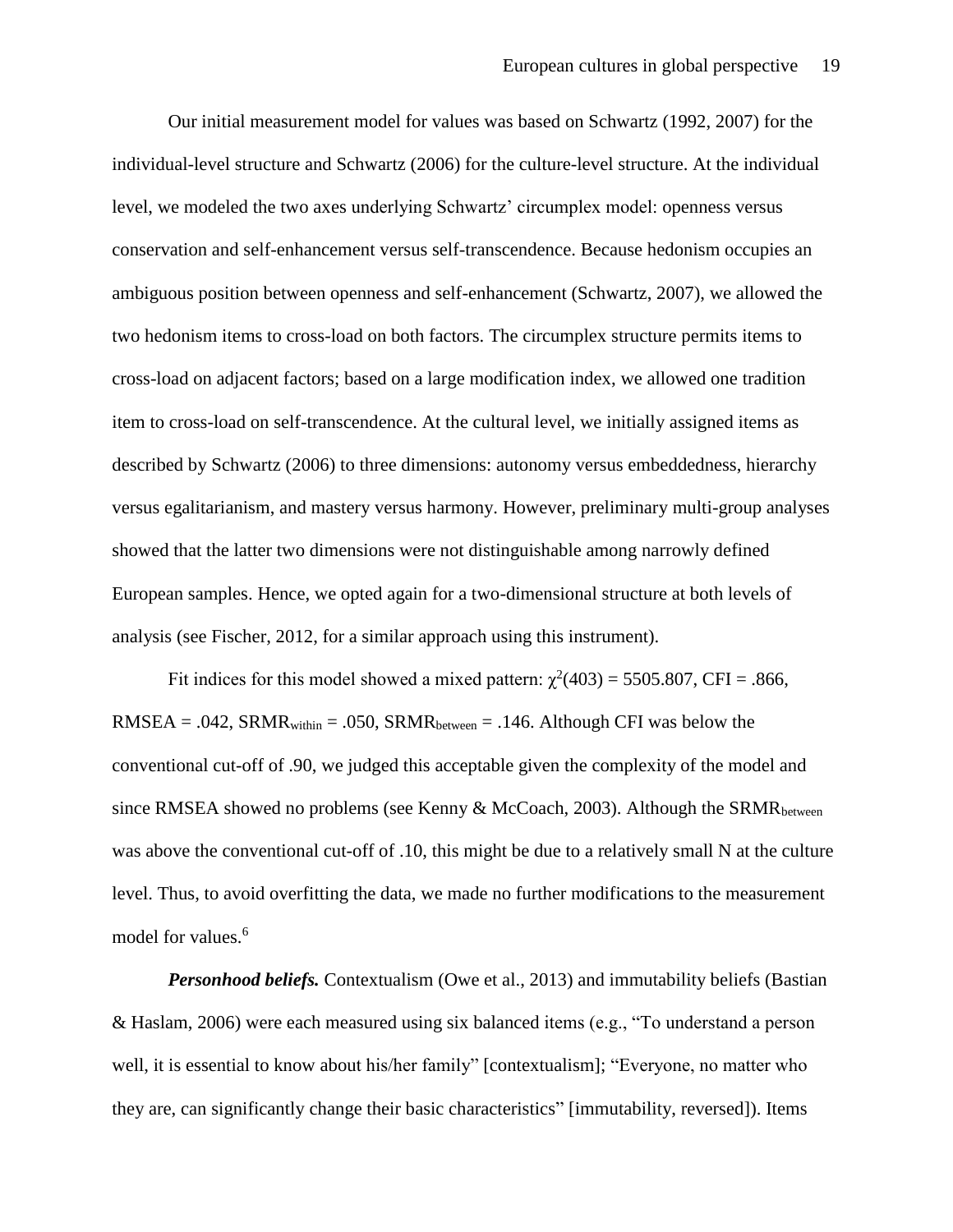were intermingled and rated from 1 (*completely disagree*) to 6 (*completely agree*). A multilevel measurement model, with substantive factors of contextualism and immutability measured by the same items at both levels of analysis, showed mostly acceptable fit indices:  $\chi^2(118) = 1111.329$ ,  $CFI = .941$ , RMSEA = .035, SRMR<sub>within</sub> = .027, SRMR<sub>between</sub> = .107.<sup>7</sup>

*Models of selfhood.* Seven dimensions of self-construal were measured with 22 items, selected from this dataset by Vignoles et al. (2016). Example items are "You like being different from other people" (difference) and "You value good relations with the people close to you more than your personal achievements" (commitment to others). Participants rated how well each item described them personally from 1 (*not at all*) to 9 (*exactly*). As previously reported by Vignoles et al. (2016), a measurement model with seven substantive factors, identified by the same items at both levels of analysis, showed acceptable fit:  $\chi^2(409) = 2375.33$ , CFI = .923, RMSEA = .026,  $SRMR_{within} = .031$ ,  $SRMR_{between} = .096$ . However, preliminary multi-group analyses revealed a negative culture-level variance among European samples in the dimension of self-containment versus connectedness to others, and including this dimension impeded model convergence in our tests of H2c. We therefore decided to remove this dimension from our analyses and focus on the remaining six dimensions in the Vignoles et al. (2016) model, measured with 20 items.<sup>8</sup>

## **Results**

Results are summarized in Table 2.

**Cultural value priorities.** Mean differences, but not variances, were consistent with the pattern observed in Study 1. Regarding mean differences, European cultures, whether defined broadly or narrowly, showed greater emphasis on harmony and egalitarianism (vs. mastery and hierarchy values), compared to the average profile of samples from other parts of the world (H1a); the variance among European samples on this dimension was smaller than that among non-European samples, but not significantly so (H2a). Consistent with the marginal trend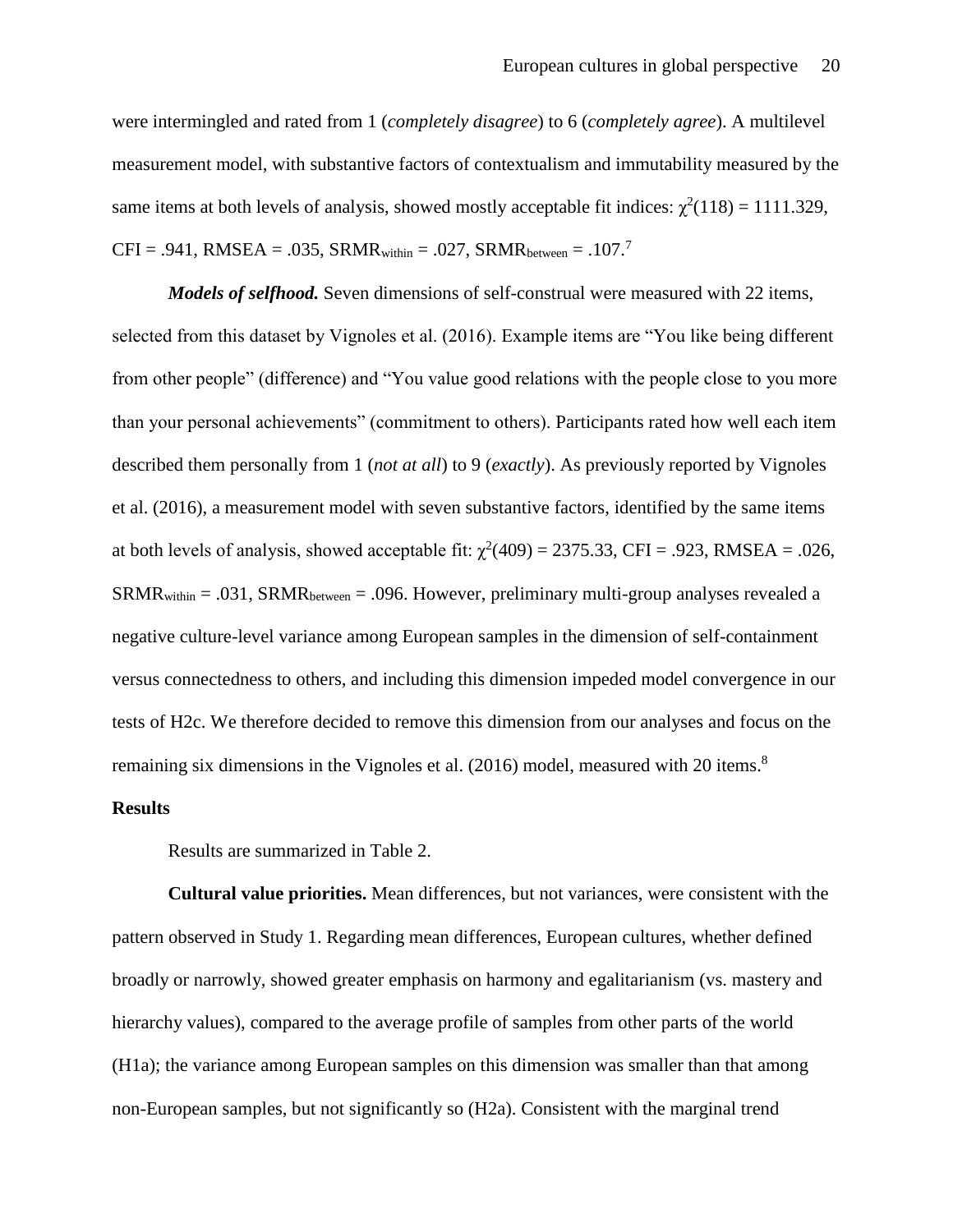observed in Study 1, narrowly defined European cultures also averaged significantly higher on autonomy (versus embeddedness) values, although we did not replicate the finding of greater variance among European than among non-European samples on this dimension.

**Cultural beliefs.** Personhood beliefs revealed much stronger evidence for European distinctiveness. In both analyses, European samples showed a distinctively decontextualized representation of personhood (H1b:  $p < .01$ ), and were significantly more similar to each other on this dimension than samples from other parts of the world (H2b:  $p < .001$ ). European samples also scored relatively high on immutability beliefs (H1b:  $p < .05$ ), although the homogeneity test was significant only when Europe was narrowly defined (H2b:  $p < .05$ ).

**Cultural models of selfhood.** Among the six dimensions analyzed, difference (vs. similarity) showed the strongest evidence for European distinctiveness. European samples averaged significantly higher when narrowly defined (H1c:  $p = .004$ ) and marginally so when broadly defined (H1c:  $p = .054$ ); in both analyses, there was considerably less variance among European samples than among samples from other parts of the world (H2c:  $p < .001$ ).

Results for self-expression (vs. harmony) showed a similar, but weaker, pattern. European samples scored significantly higher when Europe was narrowly defined (H1c: *p* = .012), and they were somewhat more homogeneous using both definitions: In both analyses, the variance among European samples was not contained within the confidence interval for the variance among non-European samples—although constraining these variances to be equal resulted in only a marginal loss of fit (H2c:  $p < .10$ ).

In both analyses, European samples averaged significantly higher on commitment to others (vs. self-interest) (H1c:  $p < .001$ ), although the variance among European samples was no smaller than that among non-European samples (H2c). In contrast, European samples showed somewhat lower variance than non-European samples in self-reliance versus dependence on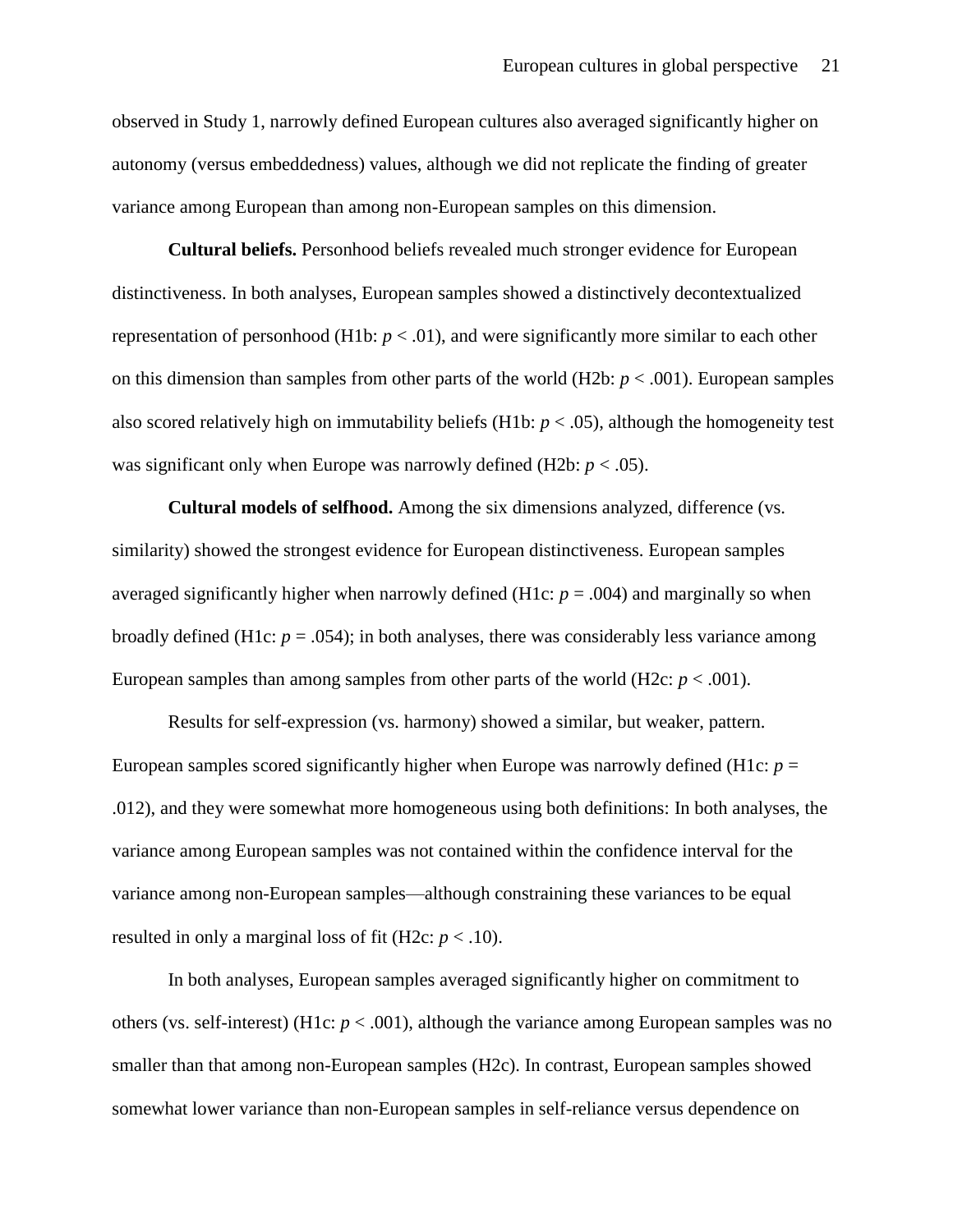others, as indexed by confidence intervals (one model comparison was marginally significant at  $p = 0.050$ ; the other one did not converge), but no significant difference in the mean—suggesting that European samples were somewhat distinctively close to the middle on this dimension. Finally, we found no evidence for European distinctiveness on the remaining dimensions, selfdirection (vs. receptiveness to influence) and consistency (vs. variability).

## **Discussion**

Although Study 2 was based on opportunity samples of diverse cultural groups, rather than nationally representative samples, the results for cultural value priorities were largely consistent with those observed in Study 1. Crucially, however, Study 2 provided information about cultural beliefs and models of selfhood that were not measured in the WVS. Figures 1 and 2 illustrate some of the most important findings of Study 2, showing the positions of European, ambiguous and non-European samples on selected dimensions of cultural values, beliefs and models of selfhood. Based on this wider range of cultural dimensions, European samples in Study 2 were characterized especially by two distinctive cultural emphases—a decontextualized concept of the person, and a model of selfhood in which the uniqueness and difference of the individual is valued and emphasized (see Figure 1). Notably, these features were not accompanied by a focus on self-interest or a desire to get ahead—instead, European samples on average scored highly—although not uniformly—on commitment to others (versus self-interest) and egalitarian (versus hierarchy) values (see Figure 2).

#### **General Discussion**

Our goal was to identify core features (if any) of a pan-European culture—features that would be shared to some extent by different cultural groups in Europe, as well as differentiating these groups to some extent from those in other world regions. Two unique datasets together provided unparalleled representative sampling from almost 40% of the world's nations (Study 1)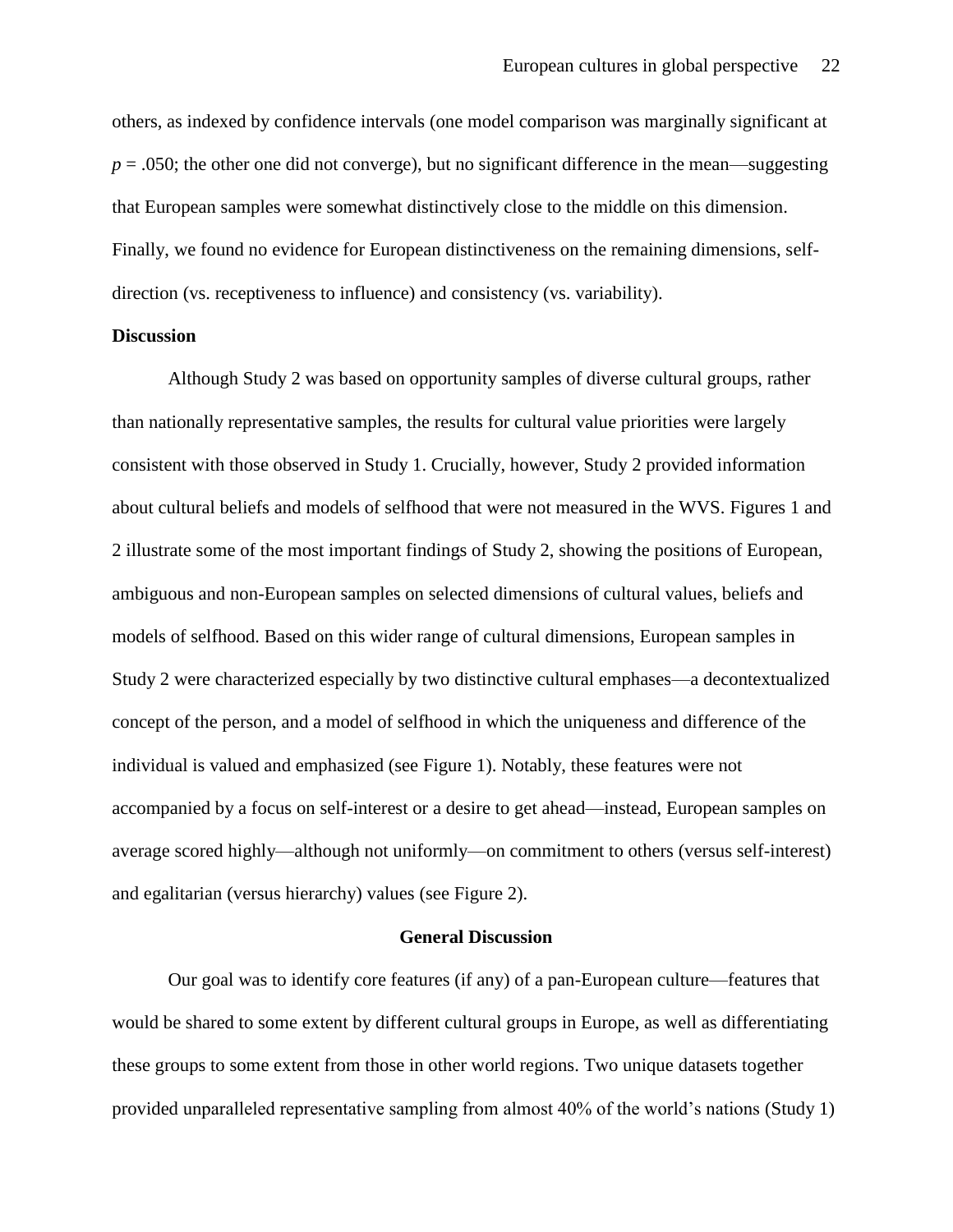and unparalleled coverage of cultural values, beliefs and models of selfhood (Study 2). Analyses of these two datasets provided largely consistent and complementary insights.

Firstly, the value dimension of autonomy versus embeddedness—often seen as a core facet of cultural individualism-collectivism—is not helpful for distinguishing European from non-European cultures. Especially when the boundaries of Europe are conceived more broadly, European cultures average towards the middle of the global range on this cultural dimension. However, this is not to say that European cultures consistently occupy a 'middle ground' between extremes of individualism and collectivism that are found elsewhere in the world (cf. Kitayama et al., 2009)—in fact, in Study 1 we found more heterogeneity within Europe than outside Europe in autonomy versus embeddedness values. Nor did we find any evidence of a distinctive European emphasis in two of the six examined dimensions of selfhood: self-direction (versus receptiveness to influence) and consistency (versus variability).

Two cultural dimensions measured in Study 2 showed the most distinctive European profile: As shown in Figure 1, European samples tended somewhat homogeneously to endorse a decontextualized concept of the person and a cultural model of selfhood emphasizing difference from others. Also, as shown in Figure 2, European samples tended on average—but less homogeneously—to prioritize egalitarianism and harmony over mastery and hierarchy values in both studies, and to emphasize commitment to others over self-interest in their models of selfhood in Study 2. Notably, as both figures reveal, we are not suggesting that any of these features is unique to European cultures, nor that they are absent from cultures in other parts of the world. Yet, our findings clearly indicate that these features are characteristic of European cultures, when viewed against a global backdrop.

The combination of features that we identified does not fit neatly into prevailing conceptions of individualism-collectivism in cross-cultural psychology, although they resonate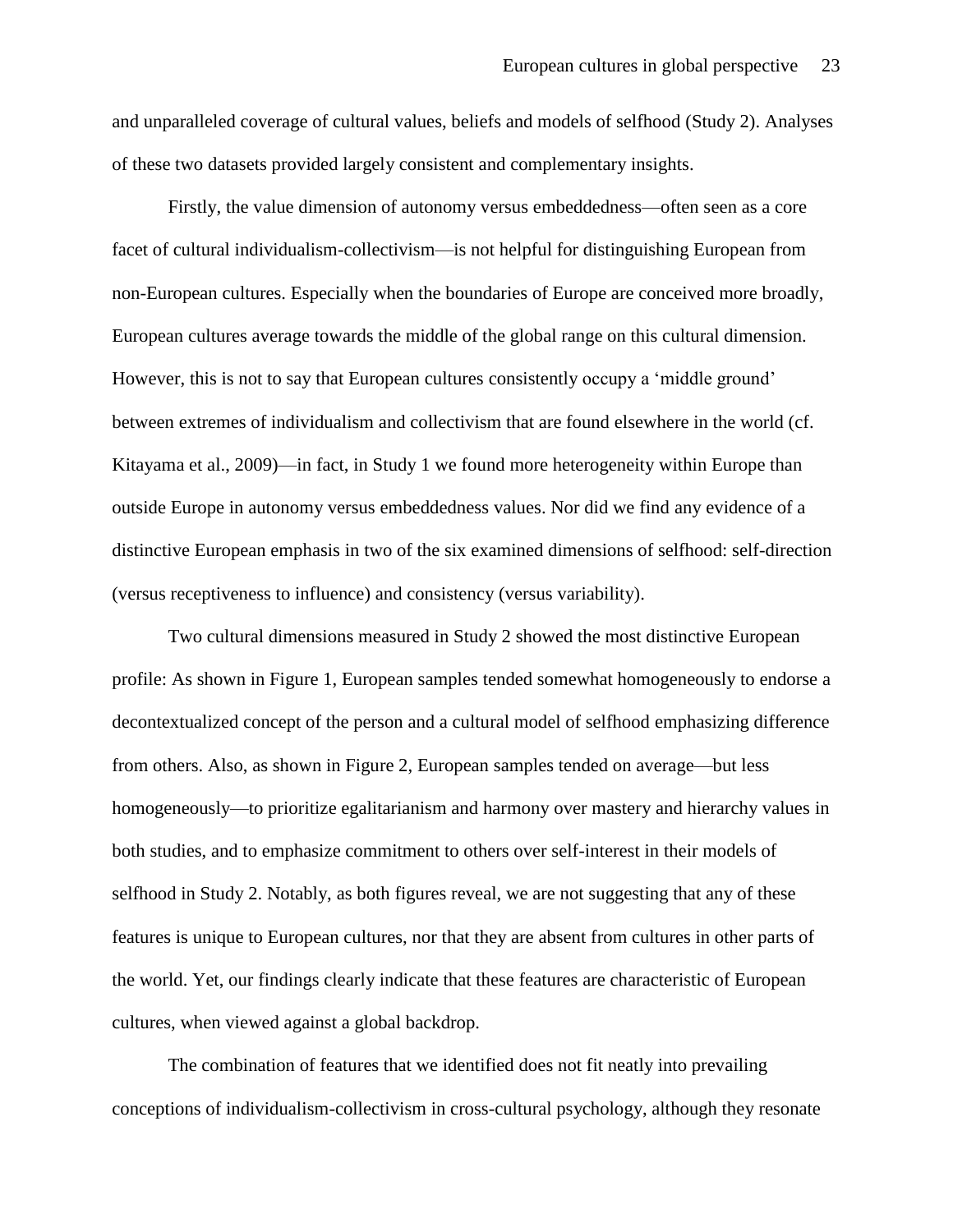somewhat with Triandis' (1995) portrayal of horizontal but not vertical individualism. We believe that these features fit more closely with Durkheim's (1898/1969) vision of individualism as a basis for social solidarity—a cultural system founded on valuing the individual as a moral absolute, so that individuals are judged in their own terms rather than by their social position (i.e. decontextualized), and are encouraged to express their differences, but none of this implies selfishness, competitiveness, or social withdrawal (see also Welzel, 2010).

These findings show clearly the value of adopting a multifaceted and multidimensional model of cultural variation, adding weight to critiques of the still common practice of reducing "culture" empirically to monolithic contrasts between individualist and collectivist, independent and interdependent, or East and West (Vignoles et al., 2016). Avoiding such oversimplifications, our findings provide a more precise and nuanced characterization of what is—as well as what is not—distinctive about European cultures when viewed in global perspective. Thus, we could identify certain distinctive shared features of European cultures, while recognizing substantial diversity across European cultures in other dimensions of cultural variation.

A potential limitation arises from ambiguities in defining the Eastern boundary of Europe, which we addressed by running parallel sets of analyses. Despite some differences, our main conclusions held for both definitions of Europe. By defining Europe geographically, we avoided potential circularities that may arise from the more common practice of defining cultural regions in terms of previously identified or expected cultural similarities (such that Australasian samples are "Western" and South American samples are "non-Western").

Admittedly, neither study provided a comprehensive sample of the world's cultures. Potentially, studies involving different samples of European and non-European cultural groups might yield different results. Moreover, analyses of personhood beliefs and models of selfhood were possible in Study 2 only, and so they need replicating. Yet, both studies included samples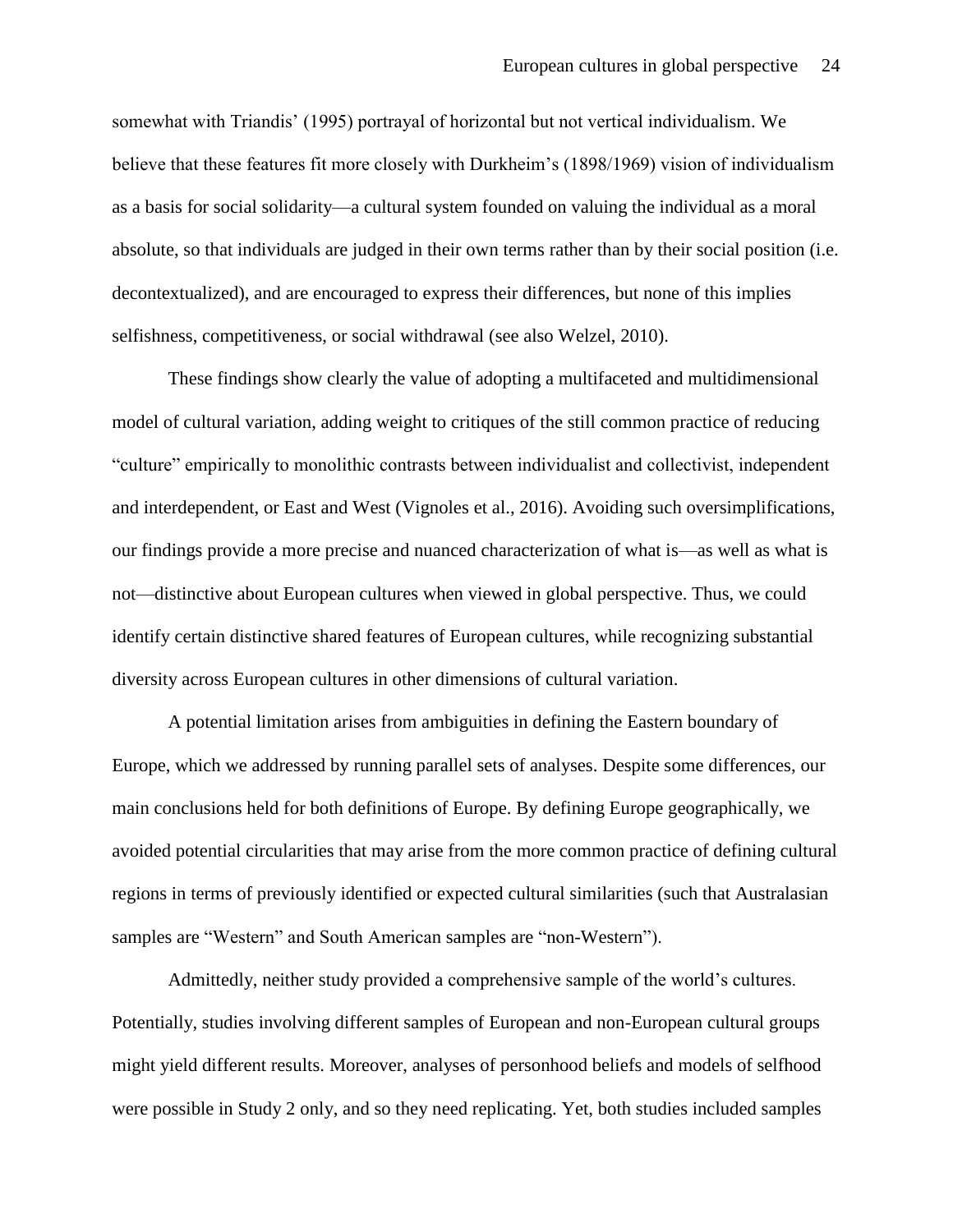from diverse regions of Europe and a balanced range of samples from all other inhabited continents. Thus, we believe that the WVS and CIRN datasets provide the best information currently available that we could have used to answer our research question.

In conclusion, we believe that our findings point to the existence of a pan-European cultural emphasis, comprising a decontextualized concept of personhood and a model of selfhood that emphasizes difference and uniqueness, accompanied by tendencies towards commitment to others and harmony-egalitarian value priorities. Especially at an historical moment when European cultures seem increasingly fragmented and intolerant of diversity, it may be encouraging to know not only that there are certain cultural characteristics that European cultural groups have in common, co-existing with their variability on other dimensions, but also that the cultural characteristics in question are those that arguably may be most essential for fostering tolerance of diversity. A Durkheimian collective consciousness, focused on the value of every individual, regardless of background or origins, may not always be apparent in the prevailing cultural climate of contemporary Europe, but these two studies suggest that the cultural ingredients needed for such a collective consciousness are present.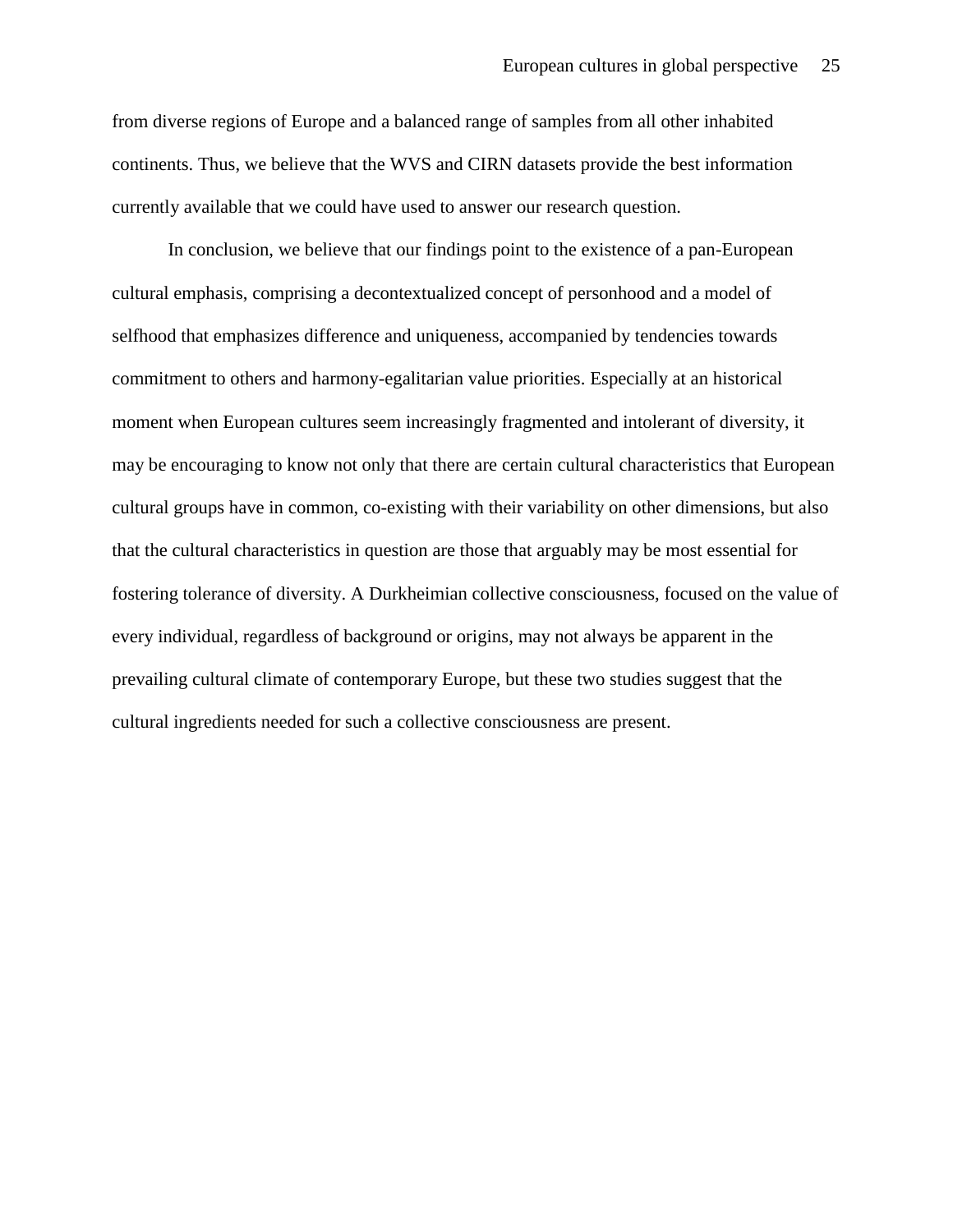#### **References**

- Bastian, B., & Haslam, N. (2006). Psychological essentialism and stereotype endorsement. *Journal of Experimental Social Psychology*, *42*, 228–235.
- Becker, M., Vignoles, V. L., Owe, E., Easterbrook, M. J., Brown, R., Smith, P. B., ... Lay, S. (in press). Being oneself through time: Sources of self-continuity across 55 cultures. *Self and Identity*. doi: 10.1080/15298868.2017.1330222.
- Bond, M. H., Leung, K., Au, A., Tong, K. K., de Carrasquel, S. R.; Murakami, F., ... Lewis, J. R. (2004). Culture-level dimensions of social axioms and their correlates across 41 cultures. *Journal of Cross-Cultural Psychology*, *35*, 548-570.
- Brewer, M. B., & Chen, Y. R. (2007). Where (who) are the collectives in collectivism? Toward conceptual clarification of individualism and collectivism. *Psychological Review*, *114*, 133-151.
- Chiu, C., Dweck, C. S., Tong, J. Y., & Fu, J. H. (1997). Implicit theories and conceptions of morality. *Journal of Personality and Social Psychology, 73,* 923–940.
- Church, A. T., Katigbak. M. S., Ortiz, F. A., del Prado, A. M., Vargas Flores, J. de J., Ibáñez Reyes, J., … Cabrera, H. F. (2005). Investigating implicit trait theories across cultures. *Journal of Cross-Cultural Psychology*, *36*, 476-496.
- Deutsch, F., & Welzel, C. (2016). The diffusion of values among democracies and autocracies. *Global Policy, 7,* 563-570.
- Diez Medrano, J. (2016). Managing weights and population weights within the WVS. Retrieved from:<http://www.jdsurvey.net/jds/jdsurveyActualidad.jsp?Idioma=I&SeccionTexto=0405>

Durkheim, E. (1898/1969). Individualism and the intellectuals. *Political Studies, 17,* 14-30.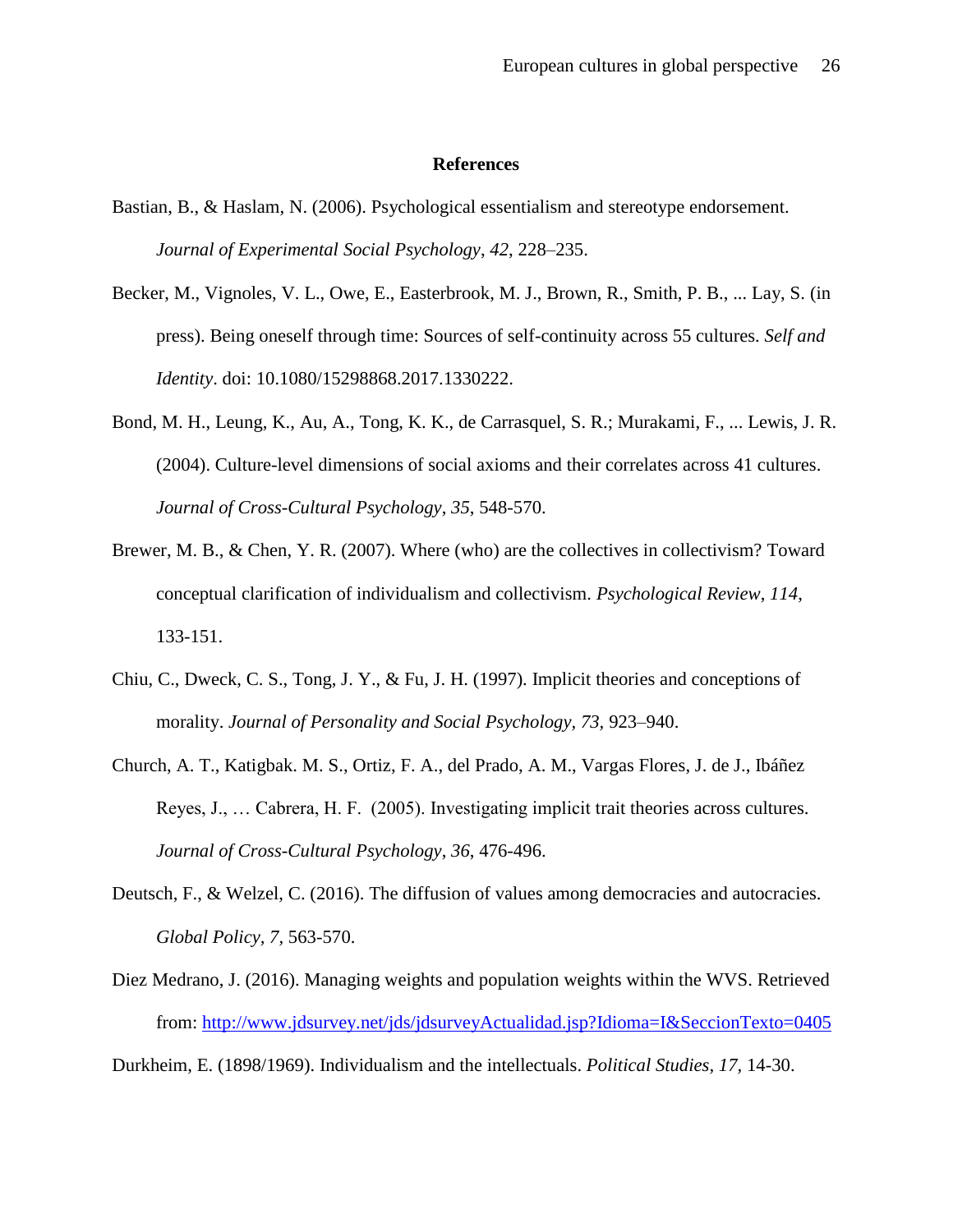- Dweck, C. S. (2000)*. Self-theories: Their role in motivation, personality, and development*. Philadelphia, PA.: Psychology Press.
- Fischer, R. (2012). Value isomorphism in the European social survey: Exploration of meaning shifts in values across levels. *Journal of Cross-Cultural Psychology, 43,* 883-898.
- Fischer, R., & Schwartz, S. H. (2011). Whence differences in value priorities? Individual, cultural or artefactual sources. *Journal of Cross-Cultural Psychology*, *42*, 1127-1144.
- Fischer, R., Vauclair, M., Fontaine, J., & Schwartz, S. H. (2010). Are individual and countrylevel value structures different? Testing Hofstede's legacy with the Schwartz value survey. *Journal of Cross-Cultural Psychology*, *41*, 135-151.
- Gelfand, M. J., Raver, J. L., Nishii, L., Leslie, L. M., Lun, J., Lim, B. C. ... Yamaguchi. S. (2011). Differences between tight and loose cultures: A 33 nation study. *Science*, *332*, 1100-1104.
- Gheorghiu, M., Vignoles, V., & Smith, P. B. (2009). Beyond the United States and Japan: Testing Yamagishi's emancipation theory of trust across 31 nations. *Social Psychology Quarterly*, *72*, 365-383.
- Hofstede, G. (1980). *Culture's consequences: International differences in work-related values*. Beverly Hills, CA: Sage.

Hofstede. G. (1993). *Images of Europe*. Valedictory Address, University of Limburg.

- House, R. J., Hanges, P. J., Javidan, M., Dorfman, P. W., Gupta, V. & GLOBE associates (2004). *Leadership, culture and organizations: The GLOBE study of 62 nations*. Thousand Oaks, CA: Sage.
- Inglehart, R., & Baker, W. E. (2000). Modernization, cultural change and the persistence of traditional values. *American Sociological Review, 65,* 19-51.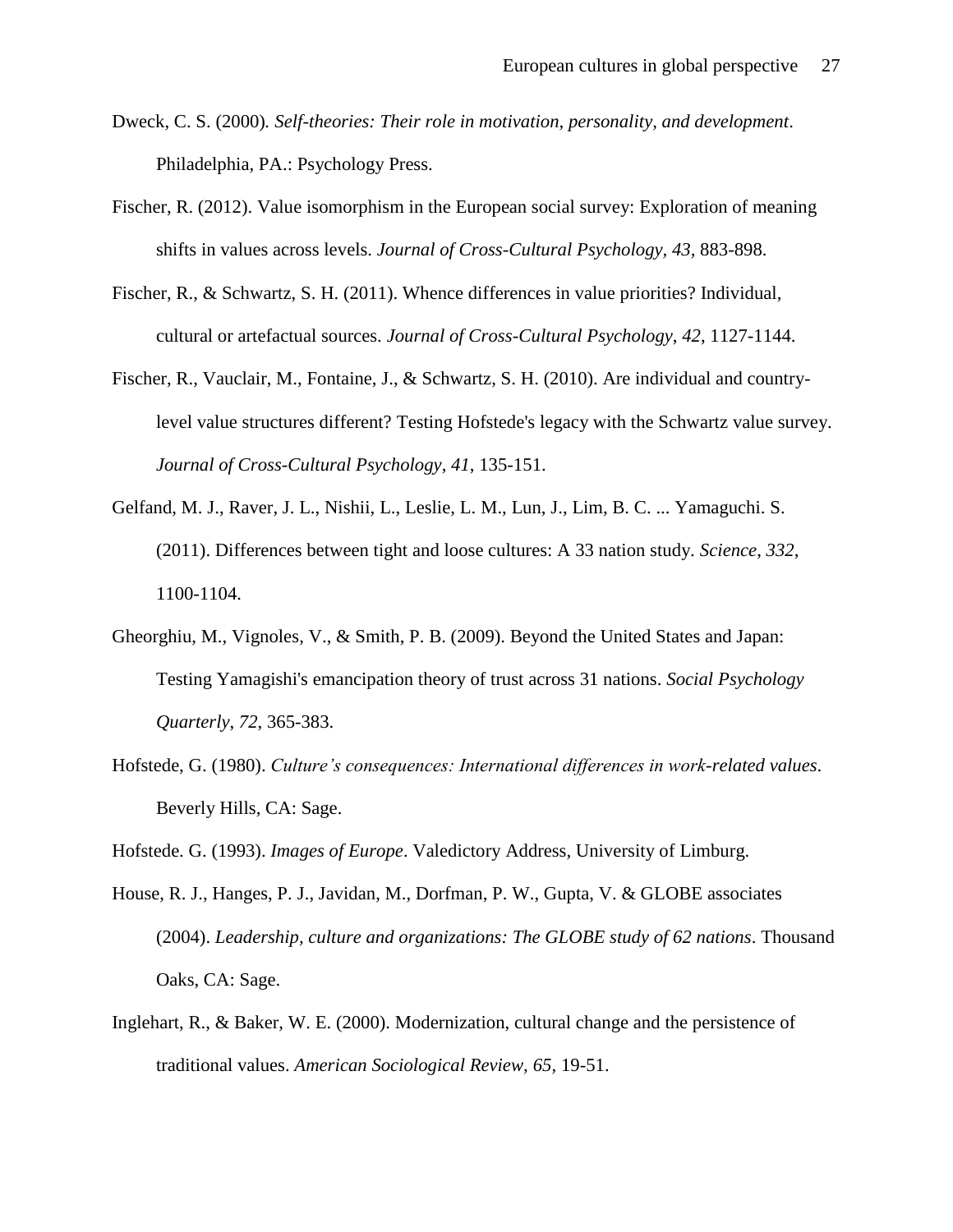- Kashima, Y., Kashima, E., Chiu, C.-Y., Farsides, T., Gelfand, M., Hong, Y.-Y., … Yzerbyt, V. (2005). Culture, essentialism, and agency: Are individuals universally believed to be more real entities than groups? *European Journal of Social Psychology, 35*, 147–169.
- Kitayama, S., Park, H., Sevincer, A. T., Karasawa, M., & Uskul, A. K. (2009). A cultural task analysis of implicit independence: Comparing North America, Western Europe and East Asia. *Journal of Personality and Social Psychology*, *97*, 236-255.
- Lindeman, M., & Verkasalo, M. (2005). Measuring values with the Short Schwartz's Value Survey. *Journal of Personality Assessment, 85,* 170-178.
- Lukes, S. (1971). The meanings of "individualism". *Journal of the History of Ideas*, 32, 45-66.
- Magun, V., Rudnev, M., & Schmidt, P. (2016). Within- and between-country value diversity in Europe: A typological approach. *European Sociological Review, 32,* 189-202.
- Marková, I., Moodie, E., Farr, R. M., Drozda‐Senkowska, E., Erös, F., Plichtová, J., ... & Mullerová, O. (1998). Social representations of the individual: a post‐Communist perspective. *European Journal of Social Psychology, 28*, 797-829.
- Markus, H. R., & Kitayama, S. (1991). Culture and the self: Implications for cognition, emotion, and motivation. *Psychological Review*, *98*, 224-253.
- Matsumoto, D., Yoo, S. H., Fontaine, J., Anguas-Wong, A., Arriola, M., Ataca, B., ... Grossi, E. (2008). Mapping expressive differences around the world: The relationship between emotional display rules and individualism versus collectivism. *Journal of Cross-Cultural Psychology*, *39,* 55-74.
- Mill, J. S. (1859). *On liberty*. London, UK: Parker.
- Miller, J. G. (1984). Culture and the development of everyday social explanation. *Journal of Personality and Social Psychology, 46,* 961-978.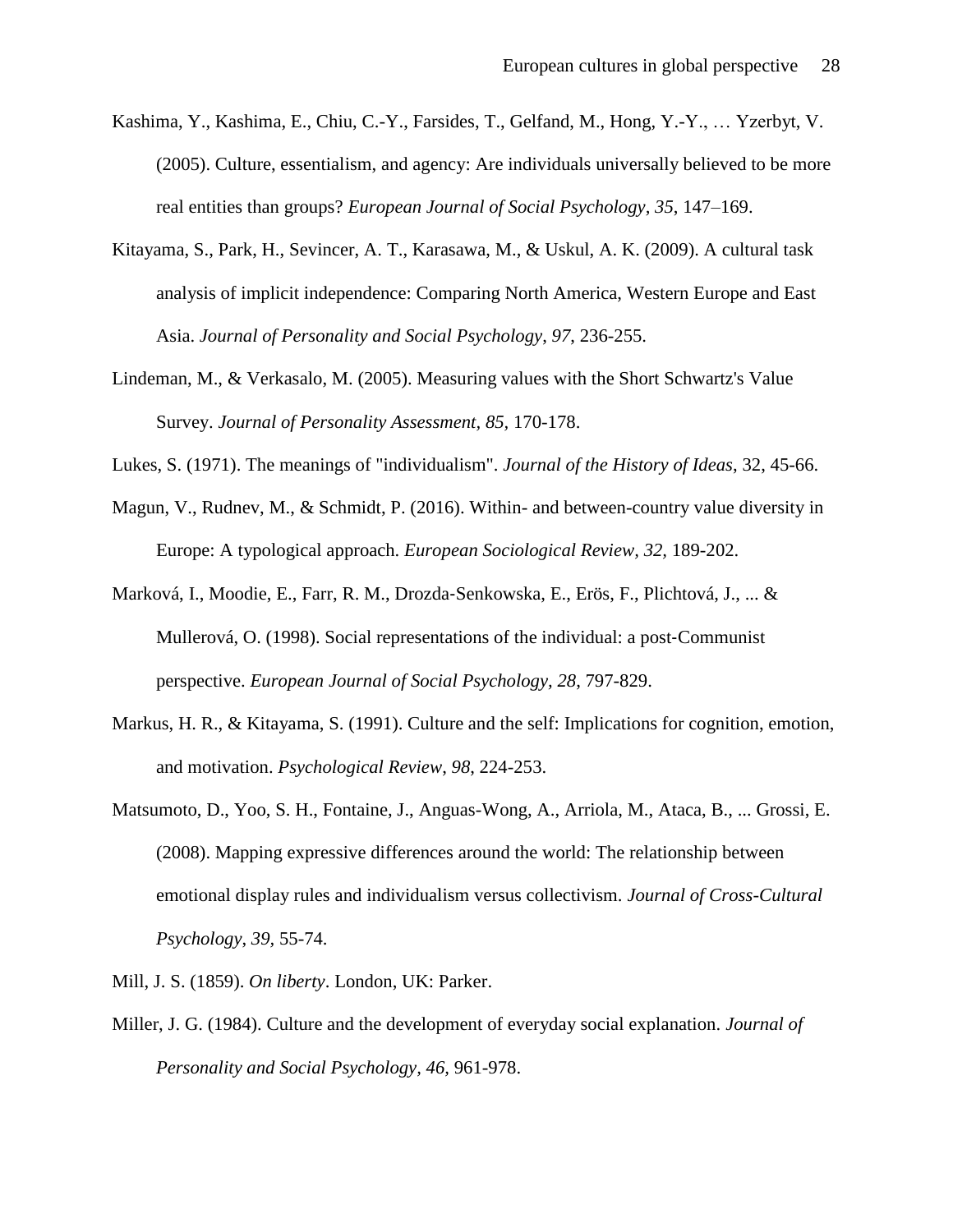- Minkov, M., Bond, M. H., Dutt, P., Schachner, M., Morales, O., Sanchez, C., ... & Mudd, B. (in press). A reconsideration of Hofstede's fifth dimension: New flexibility versus monumentalism data from 54 countries. *Cross-Cultural Research*.
- Minkov, M., & Hofstede, G. (2014). Clustering of 316 European regions on measures of values: Do Europe's countries have national cultures? *Cross-Cultural Research, 48,* 144-176.
- Muthén, L. K., & Muthén, B. O. (2010). *Mplus user's guide* (6<sup>th</sup> ed.). Los Angeles, CA: Muthén & Muthén.
- Norenzayan, A., Choi, I., & Nisbett, R. E. (2002). Cultural similarities and differences in social inference: Evidence from behavioral predictions and lay theories of behavior. *Personality and Social Psychology Bulletin*, *28*, 109-120.
- Owe, E., Vignoles, V. L., Becker, M., Brown, R., Smith, P. B., Lee, S. W. S., & . . . Jalal, B. (2013). Contextualism as an important facet of individualism-collectivism: Personhood beliefs across 37 national groups. *Journal of Cross-Cultural Psychology*, *44*, 24-45.
- Ronen, S., & Shenkar, O. (2013). Mapping world cultures: Cluster formation, sources and implications. *Journal of International Business Studies, 44,* 867-897.
- Sandy, C. J., Gosling, S., Schwartz, S. H., & Koelkebeck, T. (in press). The development and validation of brief and ultrabrief measures of values. *Journal of Personality Assessment*, http://dx.doi.org/10.1080/00223891.2016.1231115
- Schwartz, S. H. (1992). Universals in the content and structure of values: Theoretical advantages and empirical tests in 20 countries. In M. P. Zanna (Ed.), *Advances in experimental and social psychology* (Vol. 25, pp. 1–65). New York, NY: Academic Press.
- Schwartz, S. H. (2006). A theory of cultural value orientations: Explication and applications. *Comparative Sociology*, *5*, 136-182.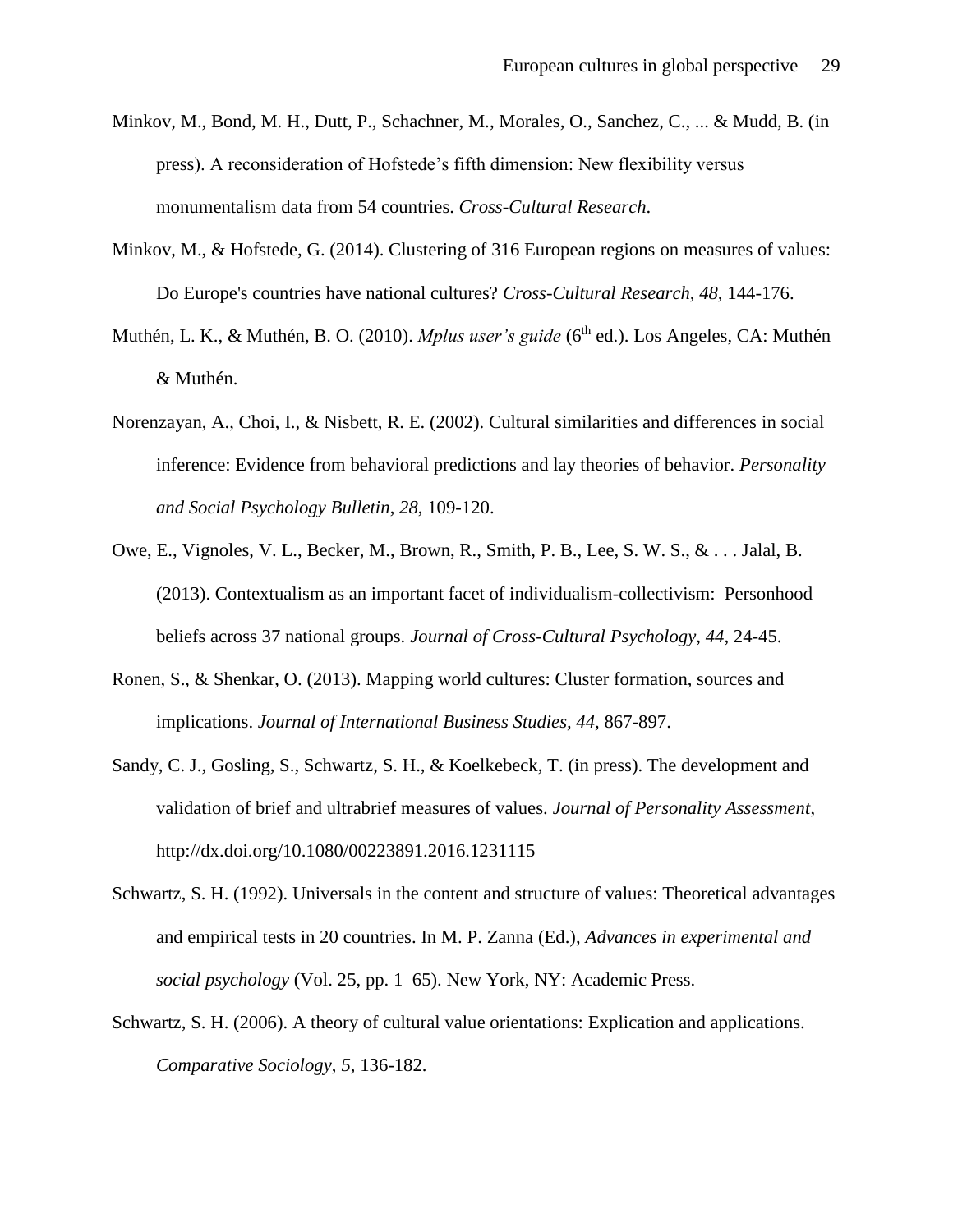- Schwartz, S. H. (2007). Value orientations: Measurement, antecedents and consequences across nations. In R. Jowell, C. Roberts, R. Fitzgerald, & G. Eva (Eds.), *Measuring attitudes cross-nationally: Lessons from the European Social Survey* (pp. 161–193). London: Sage.
- Schwartz, S. H. (2011). Values: Cultural and individual. In F. J. R. van de Vijver, A. Chasiotis, & S. M. Breugelmans, (Eds.), *Fundamental questions in cross-cultural psychology* (pp. 463-493). Cambridge, UK: Cambridge University Press.
- Singelis, T. M. (1994). The measurement of independent and interdependent self-construals. *Personality and Social Psychology Bulletin*, *20*, 580-591.

Smith, A. (1759/1976). *The theory of moral sentiments*. Oxford: Clarendon.

Triandis, H. C. (1995). *Individualism and collectivism.* Boulder, CO: Westview.

- Van Herk, H., & Poortinga, Y. (2012). Current and historical antecedents of individual value differences across 195 regions in Europe. *Journal of Cross-Cultural Psychology*, *43*, 1229- 1248.
- Vignoles, V. L., & Brown, R. (2016). *Motivated Identity Construction in Cultural Context, 2008- 2011.* [data collection]. 2nd Edition. UK Data Service. SN: 6877, http://dx.doi.org/10.5255/UKDA-SN-6877-2
- Vignoles, V. L., Owe, E., Becker, M., Smith, P. B., Easterbrook, M. J., Brown, R., … Bond, M. H. (2016). Beyond the 'East-West' dichotomy: Global variation in cultural models of selfhood. *Journal of Experimental Psychology: General*, *145*, 966–1000.
- Welkenhuysen-Gybels, J., Billiet, J., & Cambré, B. (2003). Adjustment for acquiescence in the assessment of the construct equivalence of Likert-type score items. *Journal of Cross-Cultural Psychology*, *34*, 702–722.
- Welzel, C. (2010). How selfish are self-expression values? A civicness test. *Journal of Cross-Cultural Psychology*, *41*, 152–174.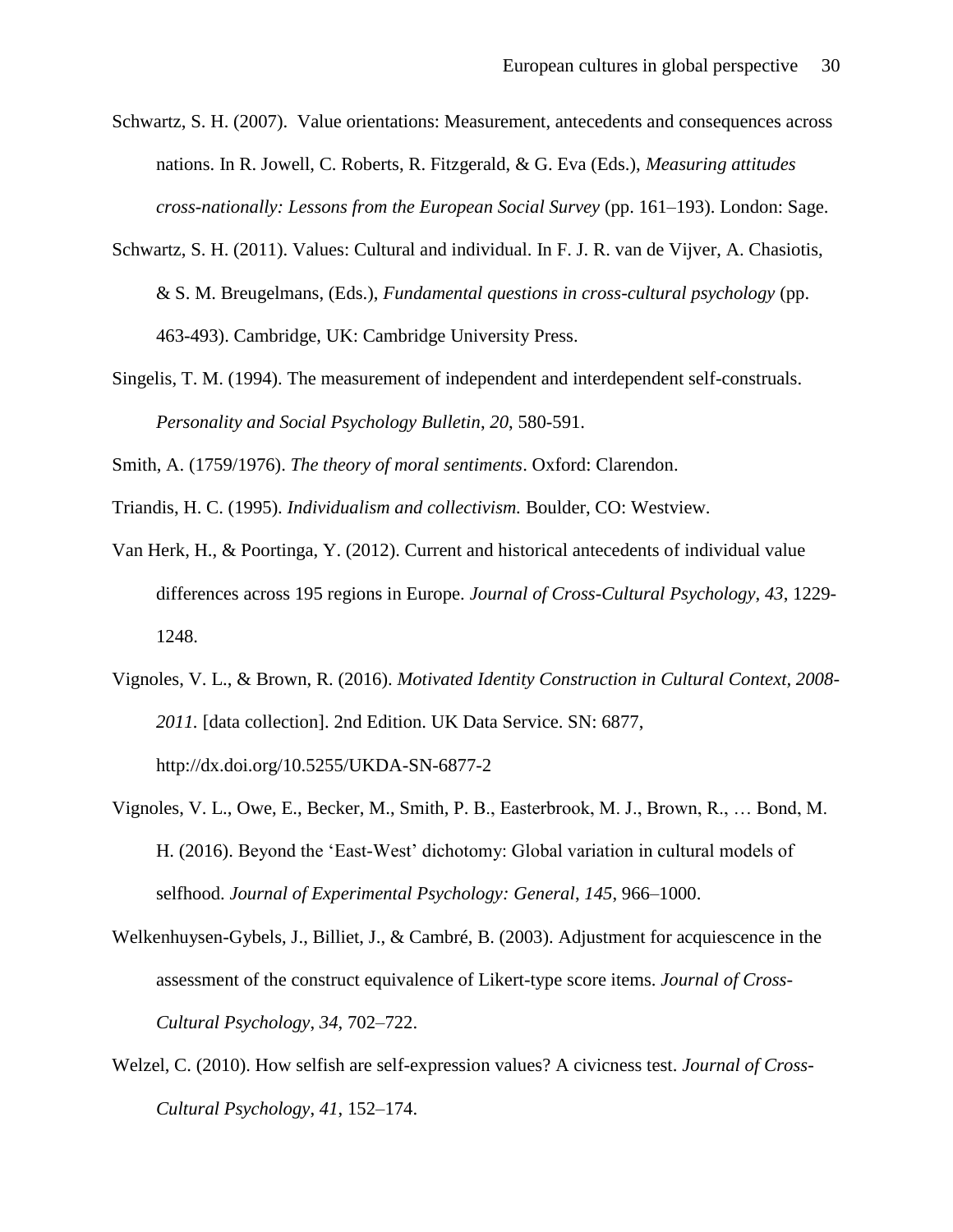#### **Notes**

 $\overline{a}$ 

 $<sup>1</sup>$  This finding may appear counterintuitive to some readers, but it supports longstanding</sup> arguments against the presumption that cultural individualism will be associated with greater selfishness (e.g., Durkheim, 1898/1969; Hofstede, 1980; Welzel, 2010).

 $2$  Data from Guatemala and Italy were collected in WVS Wave 5, but excluded here because values were not measured.

<sup>3</sup> One item was omitted for 29 samples; missing data were handled using full-information maximum likelihood. An eleventh item, included for some samples, was disregarded here, since it was not based on the values in Schwartz's model.

<sup>4</sup> Although we modelled two substantive factors at both levels of analysis, note that the positioning of individual items in the factor structure differed across levels (for similar findings, see Fischer, 2012; Fischer et al., 2010). A non-nested model comparison using the Akaike Information Criterion (AIC) showed that our measurement model (AIC =  $2499290.648$ ) was 2795 times more likely to minimize information loss compared to a model assuming configural invariance across levels  $(AIC = 2499306.519)$  and over 35 million times more likely to minimize information loss than a model assuming invariant loadings  $(AIC = 2499325.399)$ . This supports Schwartz' (2011) contention that the processes and needs underlying synergies or oppositions between pairs of values are different at the two levels of analysis.

<sup>5</sup> To avoid an improper estimate, one culture-level residual variance was set to zero for multi-group analyses involving the narrow definition of Europe.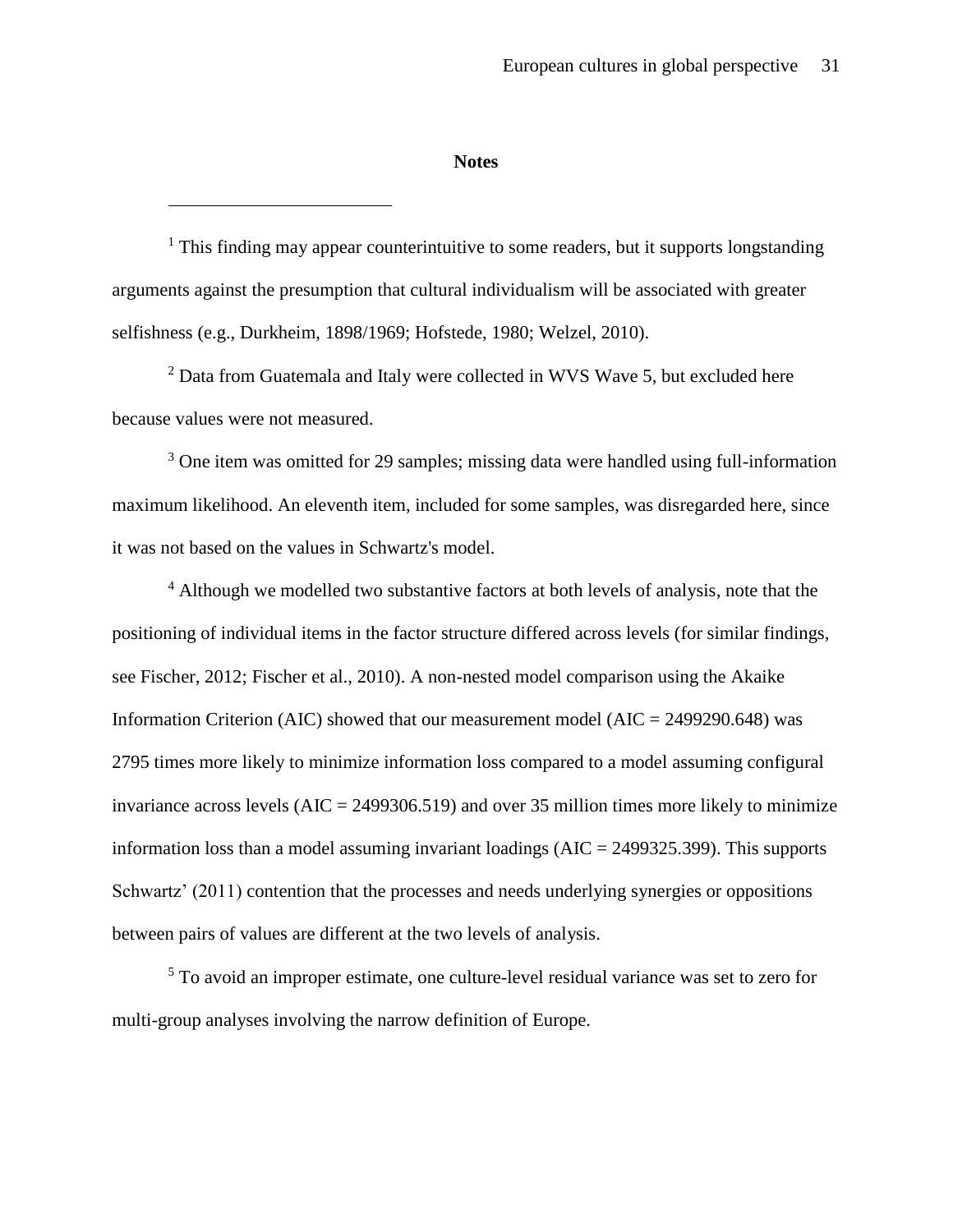<sup>6</sup> To avoid an improper estimate in multi-group analyses, we imposed a non-linear constraint on one culture-level residual variance within European samples, such that this variance must be greater than zero.

 $\overline{a}$ 

 $<sup>7</sup>$  To avoid an improper estimate in multi-group analyses involving the narrow definition</sup> of Europe, we imposed a non-linear constraint on one culture-level residual variance within European samples, such that this variance must be greater than zero.

<sup>8</sup> To avoid improper estimates and achieve model convergence in our tests of H2c, we had to use two different approaches. In multi-group analyses using the narrow definition of Europe, we imposed non-linear constraints on all culture-level residuals, such that they must be greater than zero. In multi-group analyses using the broad definition of Europe, we constrained four culture-level residual variances to zero.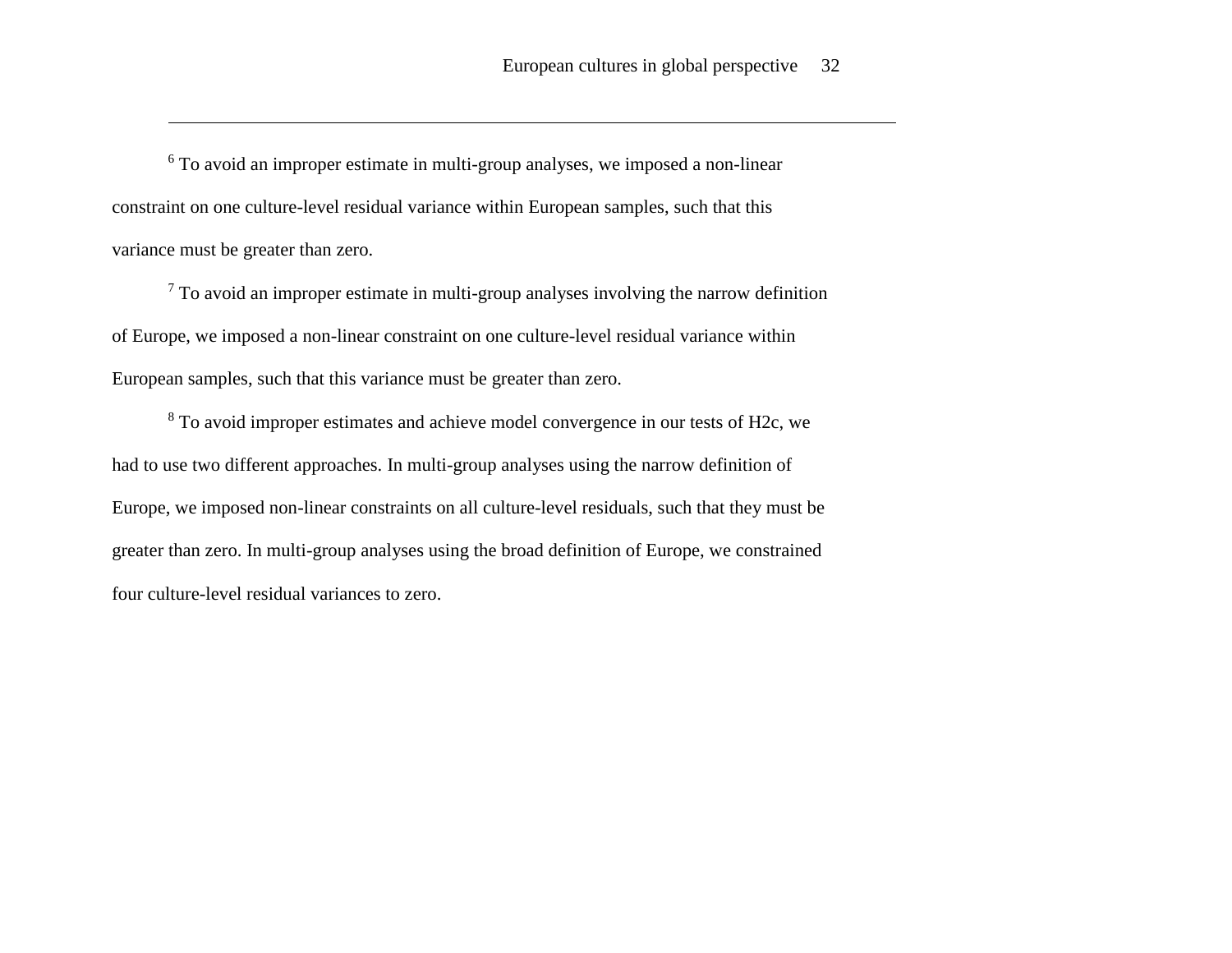|                                 | Latent Means     |                                               |                     |                  | Variances  |                     |            |                     |                                  |                  |
|---------------------------------|------------------|-----------------------------------------------|---------------------|------------------|------------|---------------------|------------|---------------------|----------------------------------|------------------|
|                                 | <b>RoW</b>       | Europe                                        |                     | $\boldsymbol{p}$ |            | <b>RoW</b>          | Europe     |                     | Homogeneity                      |                  |
|                                 | M                | M                                             | $(95\% \text{ CI})$ |                  | $\sigma^2$ | $(95\% \text{ CI})$ | $\sigma^2$ | $(95\% \text{ CI})$ | $\Delta \chi_{\rm S\text{-}B}^2$ | $\boldsymbol{p}$ |
|                                 |                  |                                               |                     |                  |            |                     |            |                     | (1)                              |                  |
|                                 |                  | Analyses based on narrow definition of Europe |                     |                  |            |                     |            |                     |                                  |                  |
| Autonomy (versus Embeddedness)  | $\boldsymbol{0}$ | .081                                          | $(-.013, .174)$     | .090             | .016       | (.005, .028)        | .031       | (.016, .046)        | 4.490                            | .034             |
| Mastery-hierarchy               | $\boldsymbol{0}$ | $-.131$                                       | $(-.214, -.048)$    | .002             | .039       | (.028, .050)        | .021       | (.012, .031)        | 5.876                            | .015             |
| (versus Harmony-egalitarianism) |                  |                                               |                     |                  |            |                     |            |                     |                                  |                  |
|                                 |                  | Analyses based on broad definition of Europe  |                     |                  |            |                     |            |                     |                                  |                  |
| Autonomy (versus Embeddedness)  | $\mathbf{0}$     | .018                                          | $(-.073, .109)$     | .697             | .012       | (.001, .023)        | .041       | (.020, .061)        | 8.502                            | .004             |
| Mastery-hierarchy               | $\boldsymbol{0}$ | $-.133$                                       | $(-.213, -.053)$    | .001             | .037       | (.025, .050)        | .018       | (.007, .028)        | 4.926                            | .026             |
| (versus Harmony-egalitarianism) |                  |                                               |                     |                  |            |                     |            |                     |                                  |                  |

**Table 1**. Latent means and variances for cultural values in European and Rest of World samples, Study 1.

Notes: RoW = Rest of World. Latent means for RoW were set to zero as the reference category.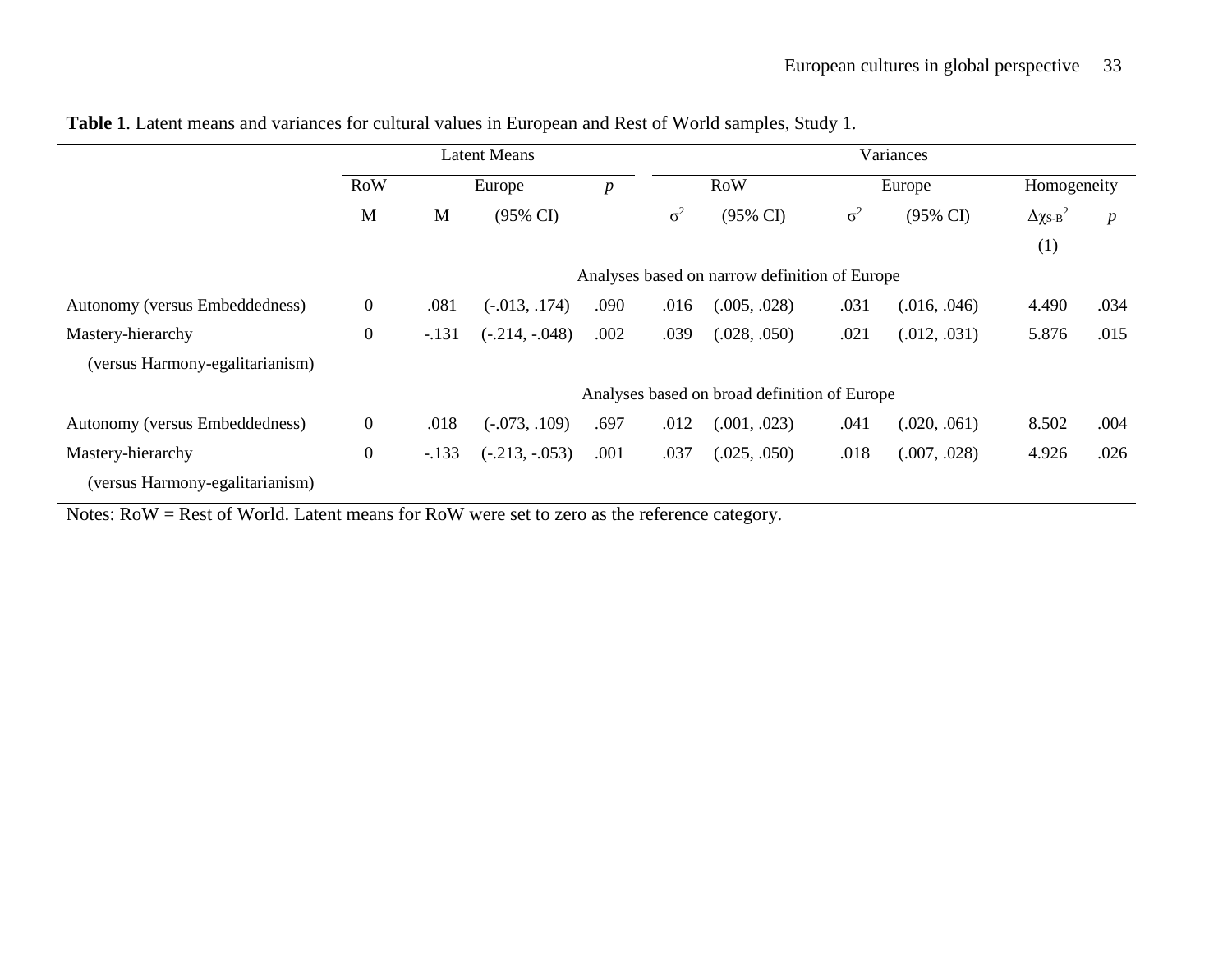|                                       | <b>Latent Means</b> |                                               |                     | Variances |            |              |            |                     |                     |                  |
|---------------------------------------|---------------------|-----------------------------------------------|---------------------|-----------|------------|--------------|------------|---------------------|---------------------|------------------|
|                                       | <b>RoW</b>          |                                               | Europe              |           | <b>RoW</b> |              | Europe     |                     | Homogeneity         |                  |
|                                       | M                   | M                                             | $(95\% \text{ CI})$ |           | $\sigma^2$ | (95% CI)     | $\sigma^2$ | $(95\% \text{ CI})$ | $\Delta \chi^2$ (1) | $\boldsymbol{p}$ |
|                                       |                     | Analyses based on narrow definition of Europe |                     |           |            |              |            |                     |                     |                  |
| Cultural values                       |                     |                                               |                     |           |            |              |            |                     |                     |                  |
| Autonomy (versus Embeddedness)        | $\overline{0}$      | .044                                          | (.009, .079)        | .013      | .005       | (.003, .008) | .002       | (.000, .004)        | 2.605               | .107             |
| Mastery-hierarchy                     | $\boldsymbol{0}$    | $-.087$                                       | $(-.164, -010)$     | .028      | .022       | (.010, .033) | .012       | (.003, .022)        | 1.314               | .252             |
| (versus Harmony-egalitarianism)       |                     |                                               |                     |           |            |              |            |                     |                     |                  |
| Cultural beliefs                      |                     |                                               |                     |           |            |              |            |                     |                     |                  |
| Immutability                          | $\overline{0}$      | .093                                          | (.009, .177)        | .029      | .035       | (.017, .052) | .012       | (.003, .021)        | 4.665               | .031             |
| Contextualism                         | $\boldsymbol{0}$    | $-.270$                                       | $(-.420, -.121)$    | < .001    | .143       | (.070, .215) | .011       | $(-.007, .030)$     | 13.919              | < .001           |
| Cultural models of selfhood           |                     |                                               |                     |           |            |              |            |                     |                     |                  |
| Self-Direction (versus Receptiveness) | $\overline{0}$      | .068                                          | $(-.046, .182)$     | .241      | .033       | (.015, .051) | .024       | $(-.016, .065)$     | 0.214               | .644             |
| Self-Reliance (versus Dependence)     | $\overline{0}$      | .016                                          | $(-.086, .119)$     | .752      | .035       | (.014, .055) | .014       | $(-.004, .031)$     | nc                  |                  |
| Difference (versus Similarity)        | $\boldsymbol{0}$    | .353                                          | (.113, .593)        | .004      | .331       | (.160, .502) | .042       | $(-.009, .093)$     | 11.887              | < .001           |
| Consistency (versus Variability)      | $\overline{0}$      | $-0.026$                                      | $(-.266, .215)$     | .835      | .210       | (.100, .320) | .124       | (.024, .225)        | 1.165               | .280             |
| Self-Interest (versus Commitment)     | $\overline{0}$      | $-.562$                                       | $(-.821, -.304)$    | < .001    | .173       | (.073, .273) | .179       | (.046, .312)        | 0.006               | .938             |
| Self-Expression (versus Harmony)      | $\boldsymbol{0}$    | .283                                          | (.062, .504)        | .012      | .161       | (.071, .252) | .038       | $(-.048, .125)$     | 3.041               | .081             |

**Table 2**. Latent means and variances for cultural values, beliefs and models of selfhood in European and Rest of World samples, Study 2.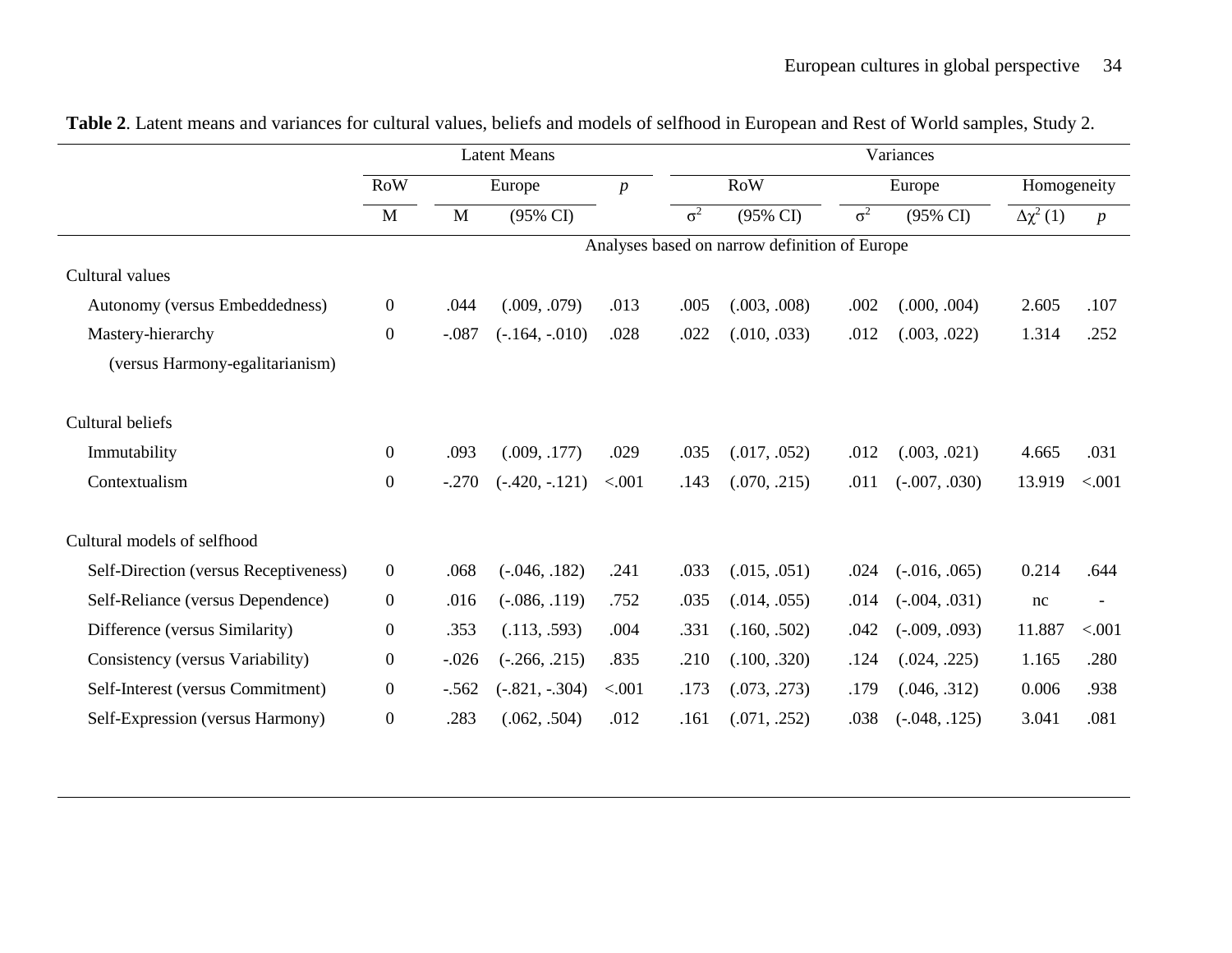|                                       | <b>Latent Means</b> |                                              |                  | Variances        |            |              |            |                     |                     |                  |
|---------------------------------------|---------------------|----------------------------------------------|------------------|------------------|------------|--------------|------------|---------------------|---------------------|------------------|
|                                       | <b>RoW</b>          |                                              | Europe           | $\boldsymbol{p}$ | <b>RoW</b> |              | Europe     |                     | Homogeneity         |                  |
|                                       | M                   | M                                            | (95% CI)         |                  | $\sigma^2$ | (95% CI)     | $\sigma^2$ | $(95\% \text{ CI})$ | $\Delta \chi^2$ (1) | $\boldsymbol{p}$ |
|                                       |                     | Analyses based on broad definition of Europe |                  |                  |            |              |            |                     |                     |                  |
| Cultural values                       |                     |                                              |                  |                  |            |              |            |                     |                     |                  |
| Autonomy (versus Embeddedness)        | $\mathbf{0}$        | .029                                         | $(-.006, .065)$  | .102             | .006       | (.003, .009) | .002       | (.000, .004)        | 5.046               | .025             |
| Mastery-hierarchy                     | $\boldsymbol{0}$    | $-.102$                                      | $(-.180, -025)$  | .009             | .022       | (.010, .035) | .014       | (.004, .023)        | 1.196               | .274             |
| (versus Harmony-egalitarianism)       |                     |                                              |                  |                  |            |              |            |                     |                     |                  |
| Cultural beliefs                      |                     |                                              |                  |                  |            |              |            |                     |                     |                  |
| Immutability                          | $\boldsymbol{0}$    | .125                                         | (.038, .212)     | .005             | .030       | (.013, .047) | .018       | (.006, .030)        | 1.289               | .256             |
| Contextualism                         | $\boldsymbol{0}$    | $-.240$                                      | $(-.406, -074)$  | .005             | .164       | (.076, .251) | .020       | $(-.001, .041)$     | 14.354              | < .001           |
| Cultural models of selfhood           |                     |                                              |                  |                  |            |              |            |                     |                     |                  |
| Self-Direction (versus Receptiveness) | $\boldsymbol{0}$    | .000                                         | $(-.110, .110)$  | .999             | .035       | (.014, .055) | .037       | (.012, .062)        | 0.029               | .865             |
| Self-Reliance (versus Dependence)     | $\boldsymbol{0}$    | .059                                         | $(-.042, .161)$  | .250             | .039       | (.017, .061) | .009       | $(-.010, .027)$     | 3.838               | .050             |
| Difference (versus Similarity)        | $\boldsymbol{0}$    | .255                                         | $(-.006, .517)$  | .056             | .392       | (.175, .609) | .046       | $(-.002, .094)$     | 15.167              | < .001           |
| Consistency (versus Variability)      | $\boldsymbol{0}$    | .077                                         | $(-.160, .313)$  | .526             | .201       | (.087, .315) | .138       | (.044, .233)        | 0.673               | .412             |
| Self-Interest (versus Commitment)     | $\boldsymbol{0}$    | $-.677$                                      | $(-.904, -.450)$ | < .001           | .139       | (.045, .233) | .141       | (.045, .237)        | $\mathbf{0}$        | 1.000            |
| Self-Expression (versus Harmony)      | $\boldsymbol{0}$    | .138                                         | $(-.083, .358)$  | .222             | .178       | (.072, .284) | .062       | $(-.009, .133)$     | 3.138               | .076             |

Notes: RoW = Rest of World. Latent means for ROW were set to zero as the reference category. nc = non-convergence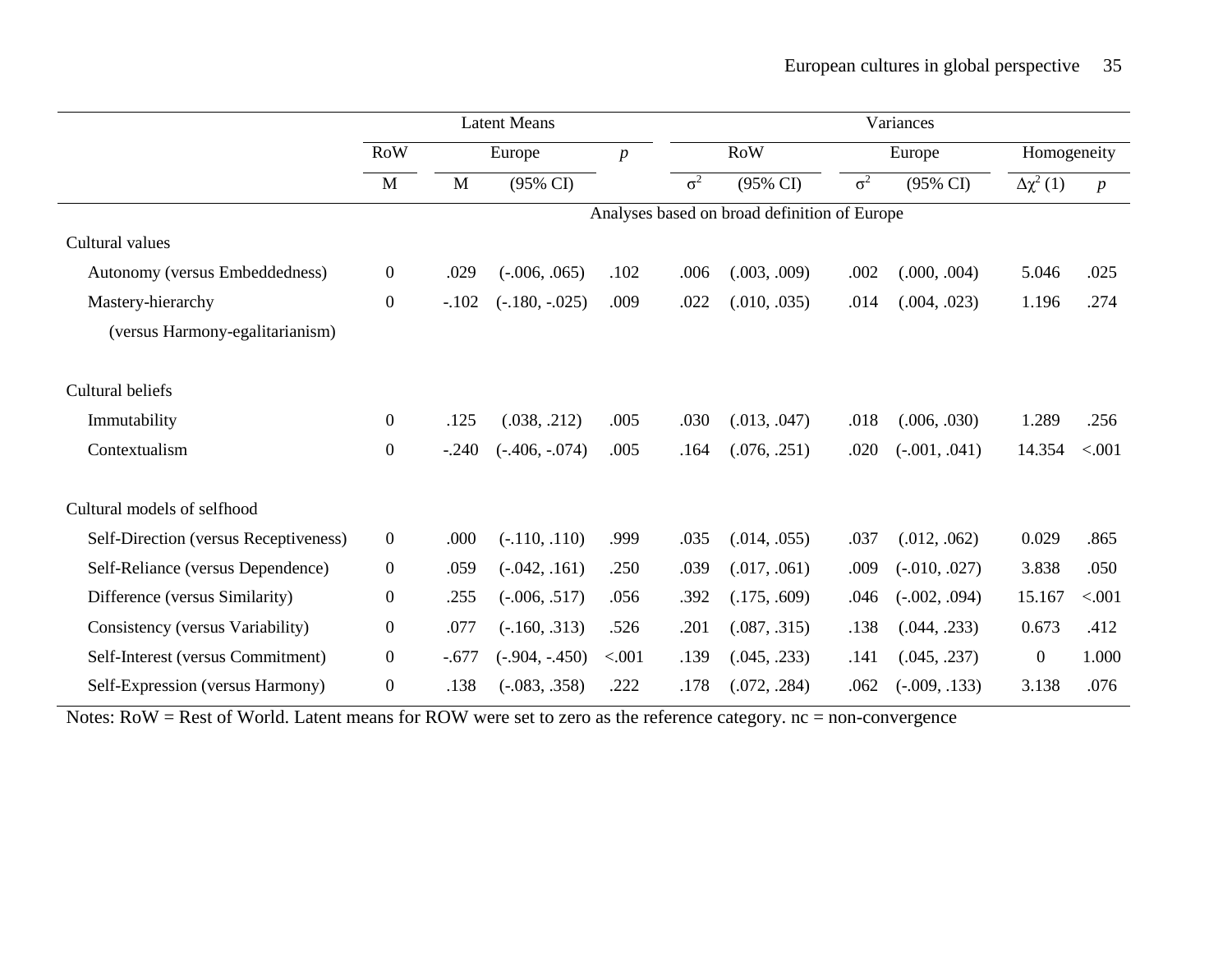## **Figure captions**

*Figure 1*. Scatterplot showing culture-level factor scores saved from Study 2 measurement models for difference versus similarity (cultural models of selfhood) and contextualism (cultural beliefs about personhood). Sample codes can be found in the Appendix.

*Figure 2.* Scatterplot showing culture-level factor scores saved from Study 2 measurement models for self-interest versus commitment to others (cultural models of selfhood) and mastery + hierarchy versus harmony + egalitarianism (cultural values). Sample codes can be found in the Appendix.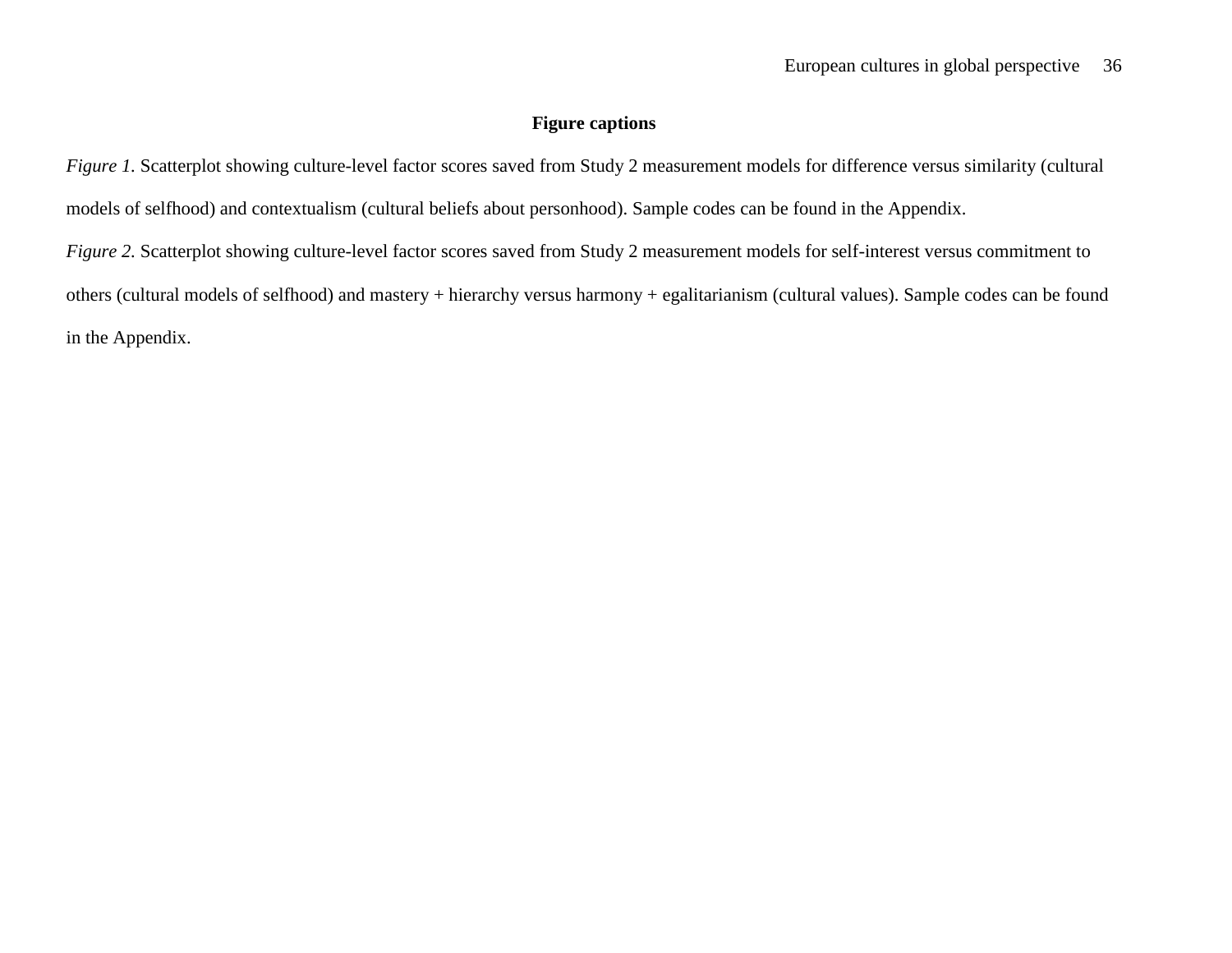

## Location

- non-European
- · ambiguous
- European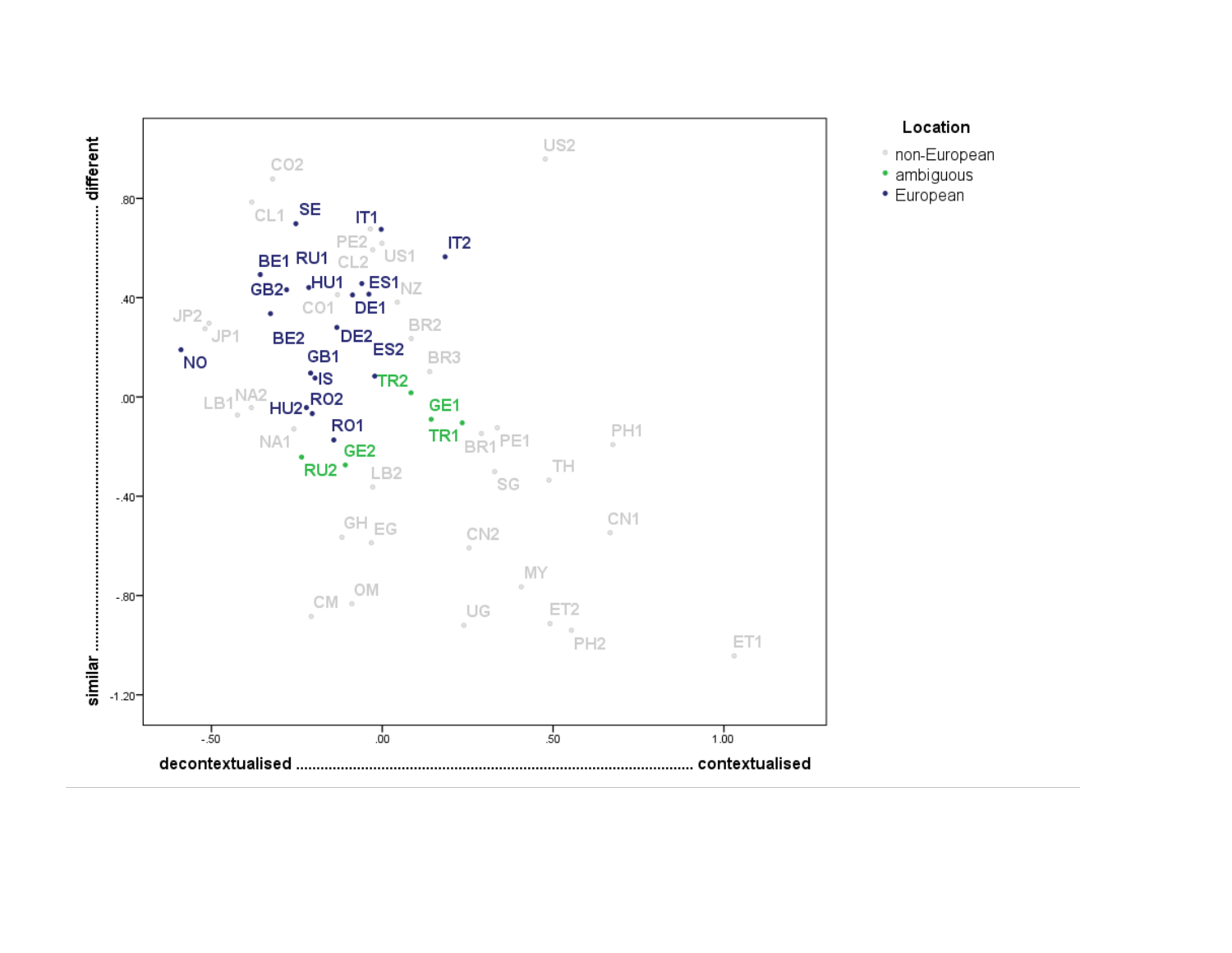

## Location

- non-European
- · ambiguous
- European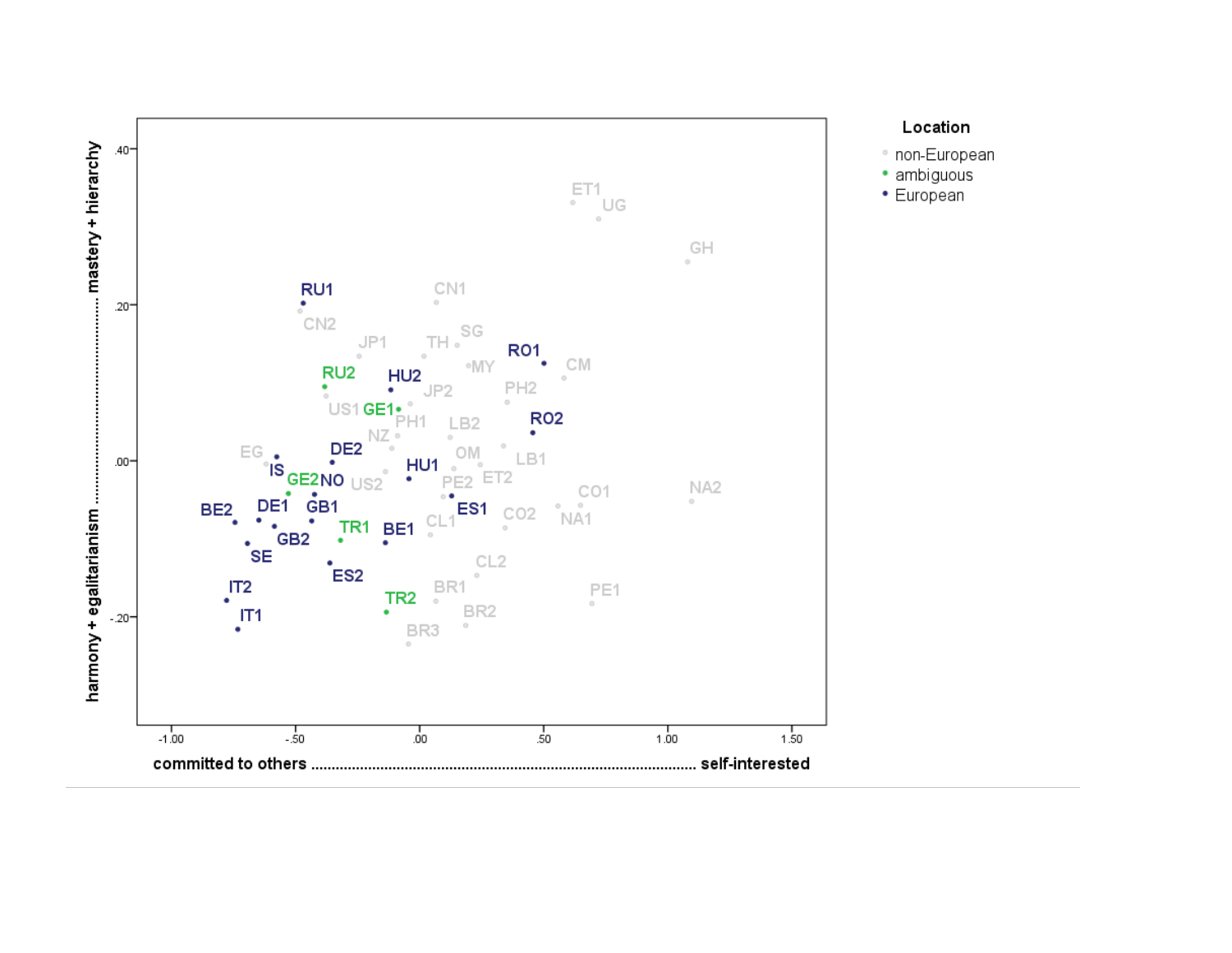| <b>Study</b> | <b>European samples</b>                  | <b>Ambiguous samples</b>        | <b>Non-European samples</b>                     |
|--------------|------------------------------------------|---------------------------------|-------------------------------------------------|
| Study 1      | Andorra, Bulgaria, Belarus, Estonia,     | Azerbaijan, Armenia, Cyprus,    | Algeria, Argentina, Australia, Bahrain, Brazil, |
| (WVS)        | Finland, France, Germany, Great Britain, | Georgia, Russia, Turkey         | Burkina Faso, Canada, Chile, China,             |
|              | Hungary, Italy, Moldova, Netherlands,    |                                 | Colombia, Ecuador, Egypt, Ethiopia, Ghana,      |
|              | Norway, Poland, Romania, Serbia and      |                                 | Hong Kong, India, Indonesia, Iran, Iraq, Japan, |
|              | Montenegro, Slovenia, Spain, Sweden,     |                                 | Jordan, Kazakhstan, Kuwait, Kyrgyzstan,         |
|              | Switzerland, Ukraine                     |                                 | Lebanon, Libya, Malaysia, Mali, Mexico,         |
|              |                                          |                                 | Morocco, New Zealand, Nigeria, Pakistan,        |
|              |                                          |                                 | Palestine, Peru, Philippines, Qatar, Rwanda,    |
|              |                                          |                                 | Singapore, South Africa, South Korea,           |
|              |                                          |                                 | Taiwan, Thailand, Trinidad and Tobago,          |
|              |                                          |                                 | Tunisia, United States, Uruguay, Uzbekistan,    |
|              |                                          |                                 | Viet Nam, Yemen, Zambia, Zimbabwe               |
| Study 2      | Belgium low SES (BE1), Belgium high      | Georgia Orthodox (GE1), Georgia | Brazil Central (BR1), Brazil North East         |
| (CIRN)       | SES (BE2), Germany East (DE1),           | Baptists (GE2), Russia Caucasus | (BR2), Brazil South (BR3), Cameroon Bafut       |

# **Appendix: List of Samples**